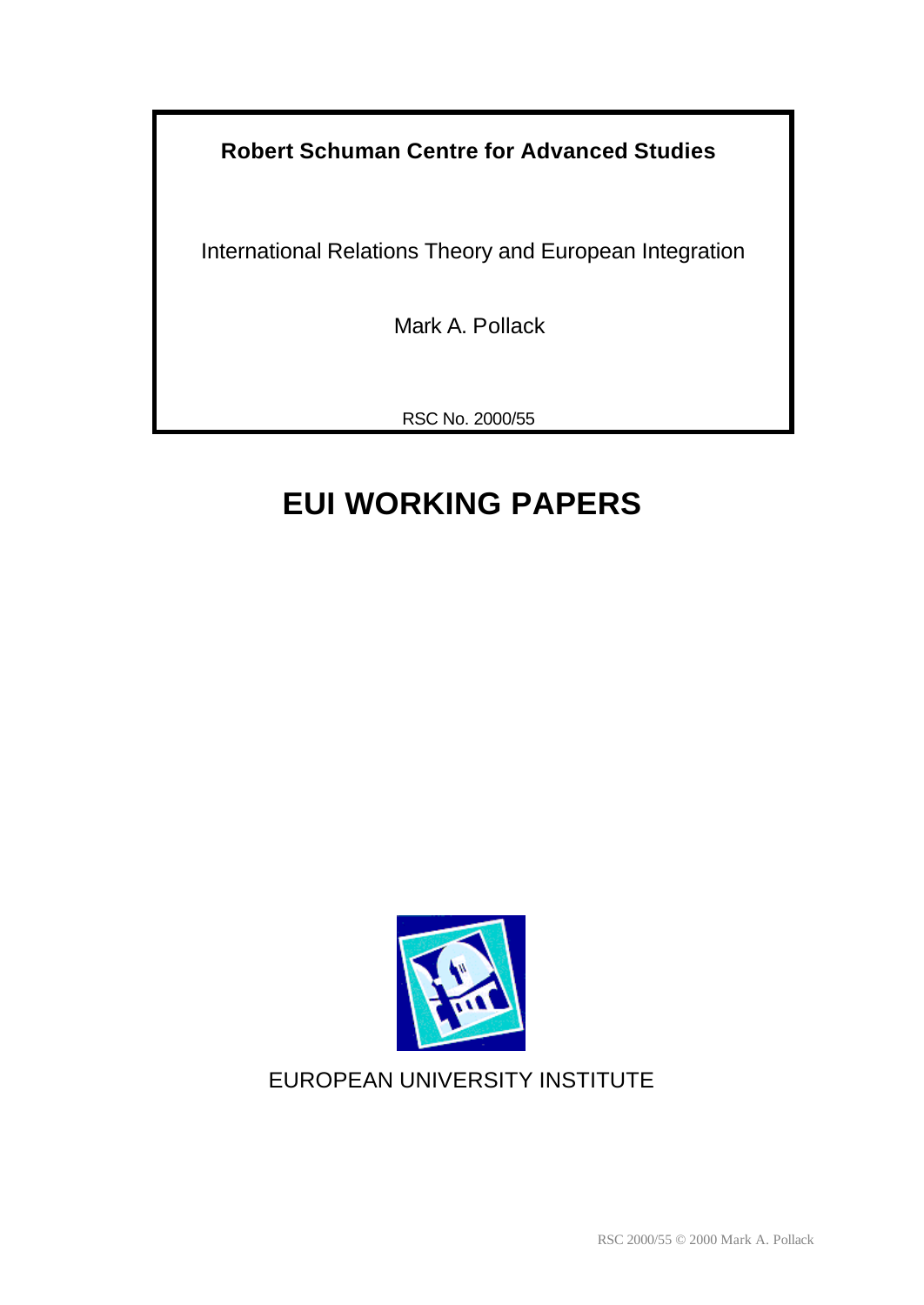All rights reserved. No part of this paper may be reproduced in any form without permission of the authors.

> © 2000 Mark Pollack Printed in Italy in November 2000 European University Institute Badia Fiesolana I – 50016 San Domenico (FI) Italy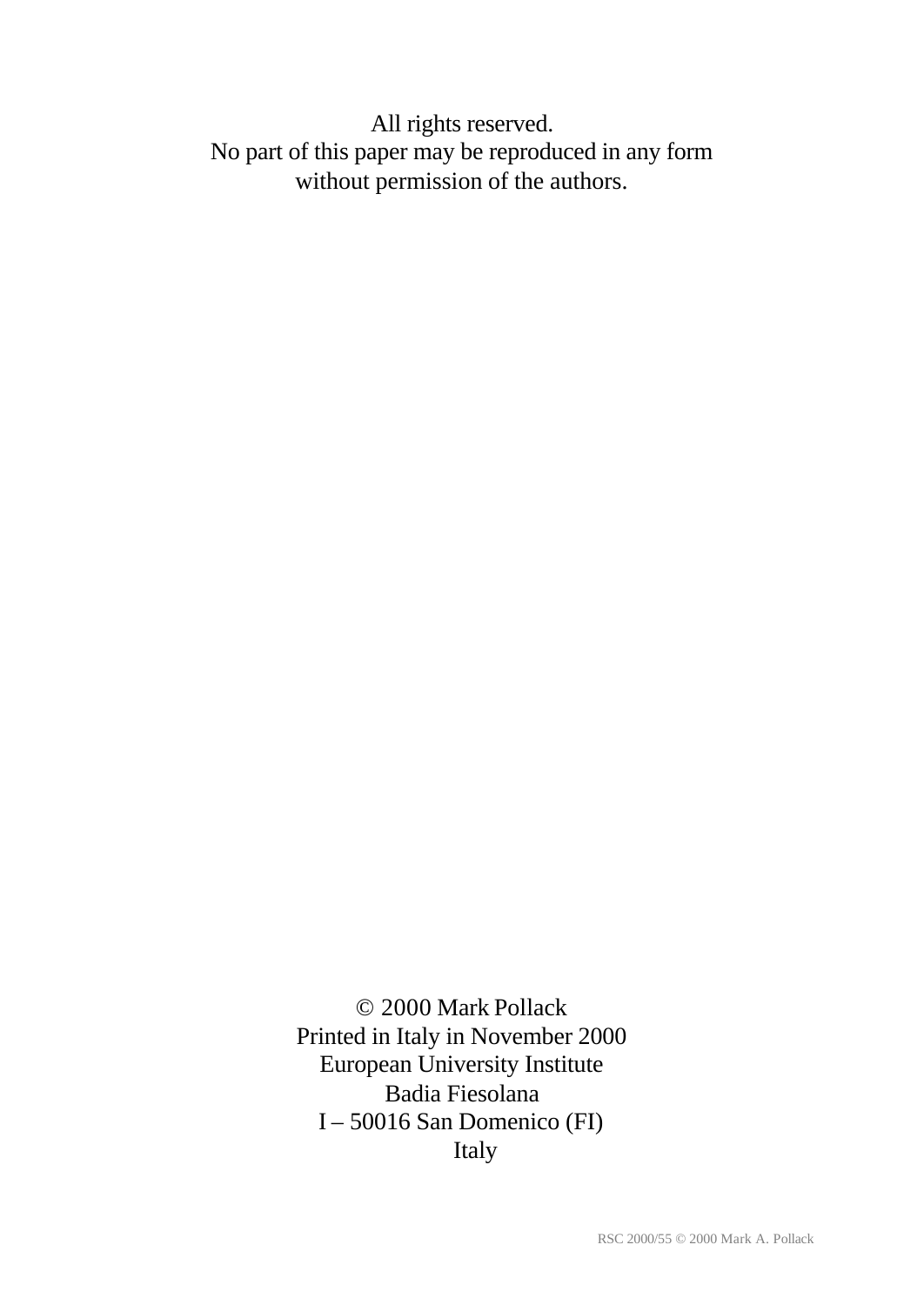## **ABSTRACT**

The explicit effort to theorize about the process of European integration began within the political science subfield of international relations, and the field of integration theory was, until recently, dominated largely by students of international relations. During the first few decades of the integration process, the literature was essentially divided between neofunctionalists (who theorized integration as a gradual and self-sustaining process) and intergovernmentalists (who emphasized the persistent gatekeeping role of national governments). Although originally intended as a general theory of economic and political integration, however, neofunctionalism and its intergovernmentalist critique were limited in practice to the analysis of the European case, and they had little impact on the larger study of international relations. With the relaunching of the integration process in the 1980s and 1990s, however, students of international relations have begun to approach the study of the European Union using more general, and generalizable, theoretical approaches. This paper examines the recent debate among realists, liberals, rational-choice institutionalists, and constructivists in IR theory as to the nature of the integration process and the EU as an international organization. Although originally posed as competing theories, I argue, realist, liberal and institutionalist approaches in IR show signs of convergence around a single rationalist model which assumes fixed preferences and rational behavior among all actors in the EU, and examines the ways in which member governments adopt institutions which subsequently constrain and channel their behavior. This rationalist approach is now the dominant approach to the study of European integration in international relations theory, I argue, with constructivism remaining as the primary rival, but less developed, approach to the study of European integration.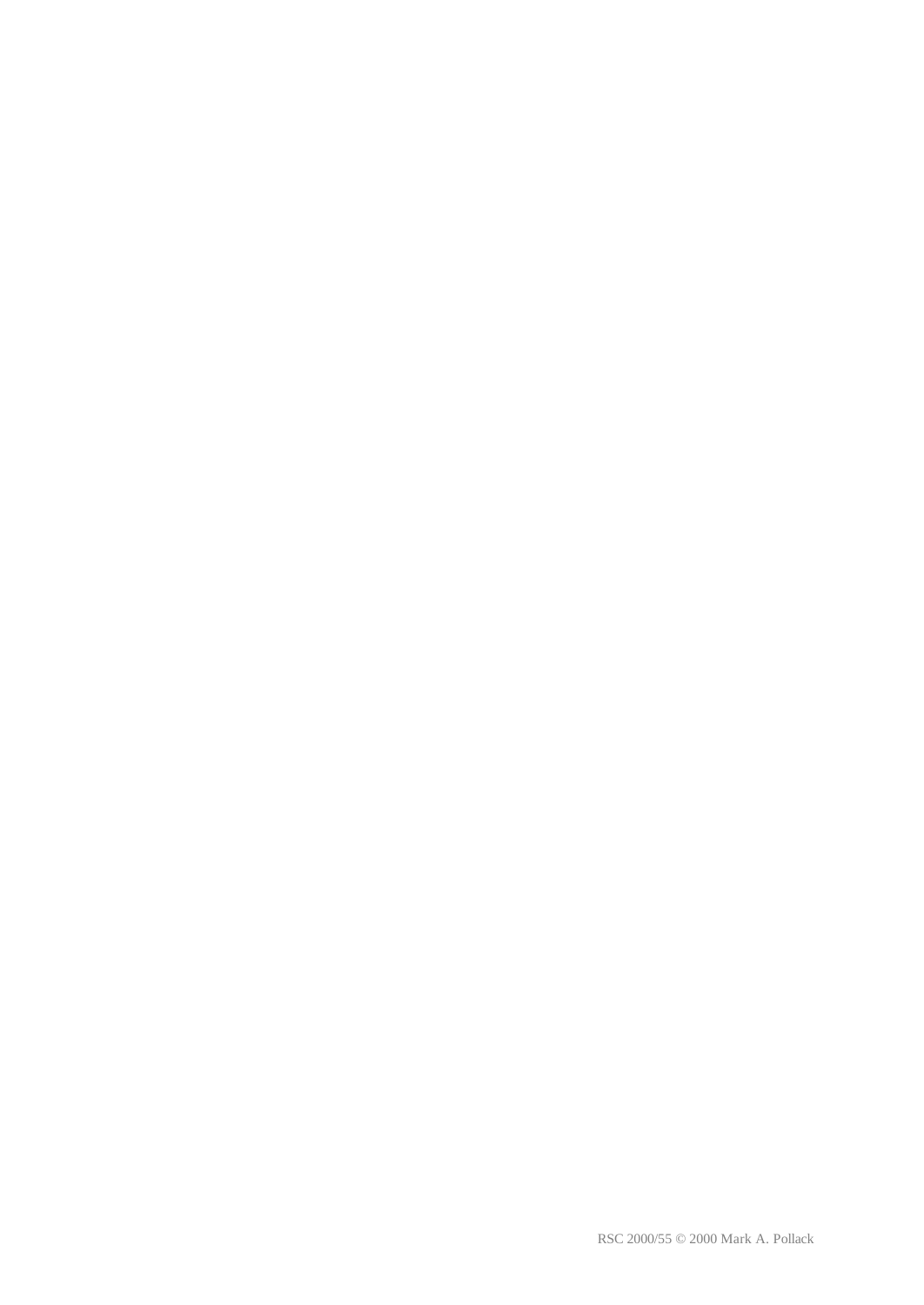#### **INTRODUCTION**

The explicit effort to theorize about the process of European integration began within the political science subfield of international relations, and the field of integration theory was, until recently, dominated largely by American students of international relations such as Ernst Haas, Leon Lindberg, and Stanley Hoffmann. During the first few decades of the integration process, the literature was essentially divided between neofunctionalists (who theorized integration as a gradual and self-sustaining process) and intergovernmentalists (who emphasized the persistent gatekeeping role of national governments). Although originally intended as a general theory of economic and political integration, however, neofunctionalism and its intergovernmentalist critique were limited in practice to the analysis of the European case, and they had little impact on the larger study of international relations.<sup>1</sup>

With the relaunching of the integration process in the 1980s and 1990s, however, students of international relations have begun to approach the study of the European Union using more general, and generalizable, theoretical approaches. The bulk of this paper therefore examines the recent debate among realists, liberals, rational-choice institutionalists, and constructivists in IR theory as to the nature of the integration process and the EU as an international organization. Although originally posed as competing theories, I argue, realist, liberal and institutionalist approaches in IR show signs of convergence around a single rationalist model which assumes fixed preferences and rational behavior among all actors in the EU (including individuals as well as member governments and supranational organizations) and examines the ways in which member governments adopt institutions which subsequently constrain and channel their behavior. This rationalist approach is now the dominant approach to the study of European integration in international relations theory, I argue, with constructivism remaining as the primary rival, but less developed, approach to the study of European integration.

## **I. REALISM, LIBERALISM, AND RATIONAL CHOICE INSTITUTIONALISM: THE EMERGENCE OF A RATIONALIST RESEARCH PROGRAM**

#### **Realist Approaches**

Realist theory, with its emphasis on material power and the resilience of the state, provided the theoretical underpinnings of the intergovernmentalist critiques of neofunctionalism in the 1960s and 1970s. With the exception of Hoffmann (1966, 1995), however, few realist scholars have made any significant effort to predict or explain the subsequent course of European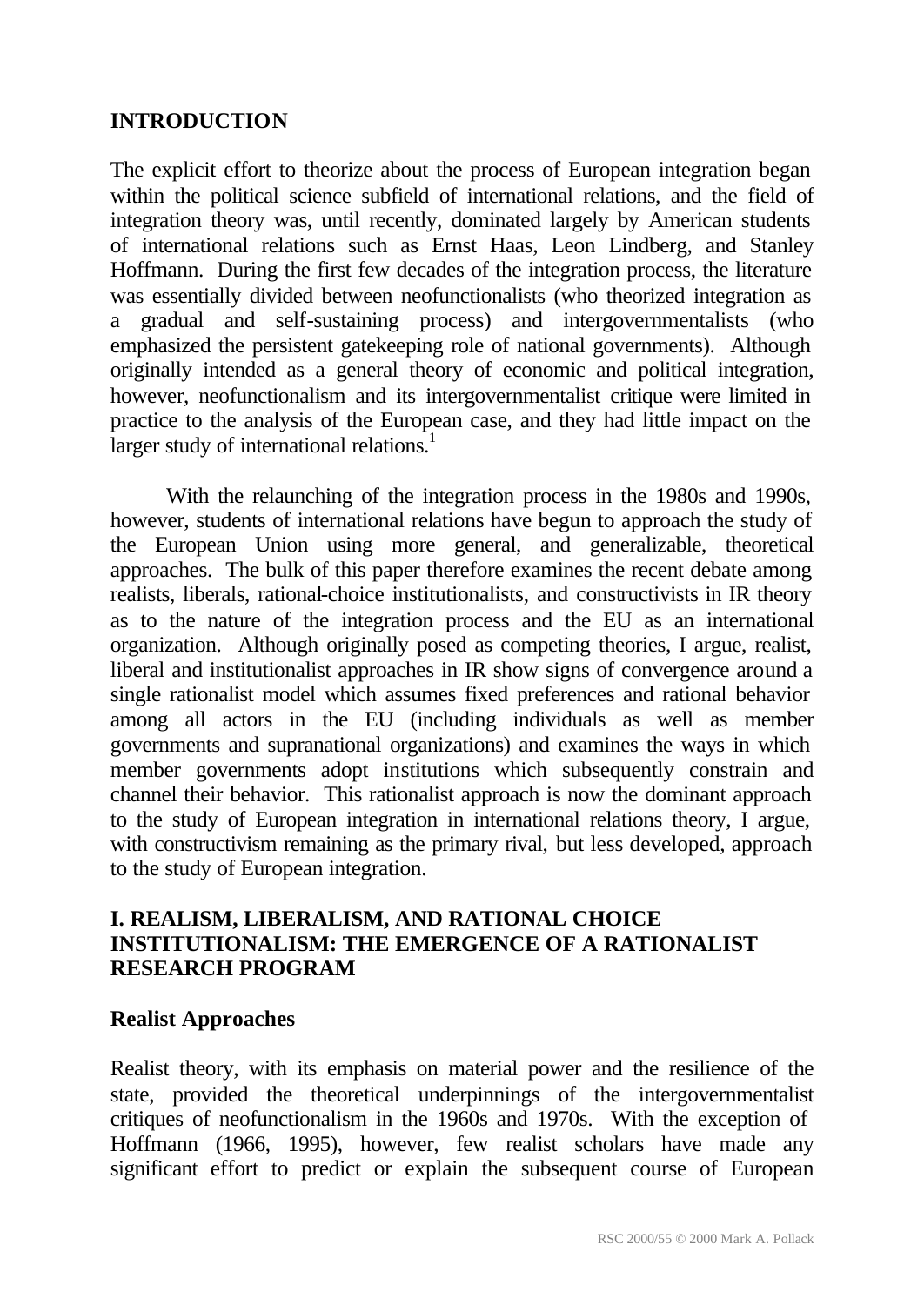integration or the operation of the EU as an institution. Neorealist theorists have been even more explicit in their dismissal of international institutions such as the EU, which are generally considered to be epiphenomenal reflections of the underlying distribution of material power in the international system. Thus, for example, in his seminal statement of neorealist theory, Kenneth Waltz attributed the (uneven) progress of European integration to the fact that the United States had emerged after World War II as the guarantor of West European security, leaving the member states of the European Community free to pursue integration without concerns about security threats from their European partners.<sup>2</sup> Similarly–and entirely consistent with the underlying assumptions of neorealist theory–John Mearsheimer predicted in 1991 that the collapse of the Soviet Union and the subsequent return of a multipolar international system would lead to an increase in concerns about security and relative gains among EU member states, and place a significant check upon the future course of European integration (Mearsheimer 1990).

In contradiction to Mearsheimer's lucid and testable prediction, however, European integration has continued its uneven but impressive course throughout the 1990s, including the creation of a European Union and a single currency in the 1992 Maastricht Treaty, and the subsequent deepening of integration in the 1997 Amsterdam Treaty which extended the use of qualified majority voting and the delegation of powers to supranational organizations. These developments presented a puzzle to neorealists, according to Joseph Grieco, the neorealist who has devoted to greatest intellectual attention to the study of the European Union. One neorealist response to the relaunching of European integration, according to Grieco, would be to posit the resurgence of the EU during the 1980s as European balancing against the emerging economic threat from the United States and Japan. However, as Grieco acknowledges, the timing of the Single European Act and the Maastricht Treaty also coincide with the end of the Cold War, the reunification of Germany, and the rise of concern about German economic hegemony among the other member states of the Union. In this view, the insistence upon economic and monetary union by France and Italy appear not as balancing behavior, but rather as bandwagoning with a potentially hegemonic Germany. Thus, as Grieco admits,

From a neorealist perspective there is an acute need for an explanation for the decision by France and Italy to join with a potentially hegemonic partner–one that is closer geographically and one with which France in particular has had a difficult history– within the framework of an economic balancing coalition (Grieco 1996: 286).

In response to this challenge, Grieco posits a "neorealist voice opportunities hypothesis," which he argues is consistent with the core hypotheses of neorealist theory, and generates new insights into the "institutional rule trajectory" of the European Union.<sup>3</sup> Specifically, Grieco draws on the earlier work of Albert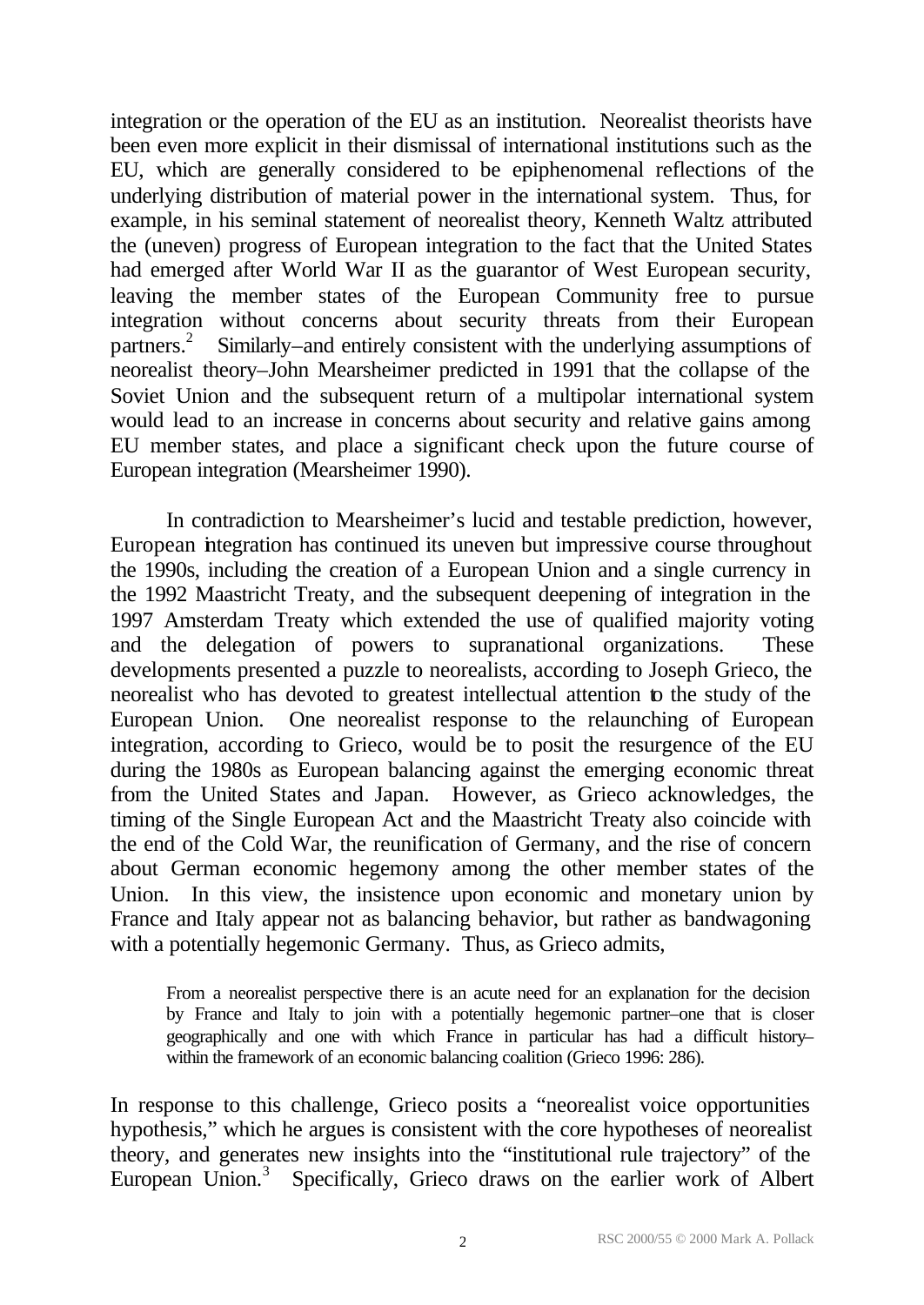Hirschman regarding the possibilities for "voice," i.e. the expression of dissatisfaction with existing institutions. When negotiating new international institutions, Grieco argues, "states–and especially relatively weak but still necessary partners–will seek to ensure that any cooperative arrangement they construct will include effective voice opportunities," which are defined in turn as "institutional characteristics whereby the views of partners (including relatively weaker partners) are not just expressed but reliably have a material impact on the operations of the collaborative arrangement" (Grieco 1986: 288- 89). Where such voice opportunities are absent, Grieco hypothesizes that states will attempt to renegotiate the terms of the institutional arrangement, and may reduce or withdraw their commitment to the organization if such attempts fail. In empirical terms, Grieco argues that the French and Italian entrepreneurship in favor of Economic and Monetary Union can be explained, not simply by the functionalist desire by all of the member states to commit credibly to their joint aim of monetary stability, but rather, or also, by their eagerness to secure a *voice* through their representatives on the new European Central Bank.

More recently, Michael Mosser (2000) has built upon Grieco's insight to examine the ways in which small and weak states "engineer influence" through international institutions. Despite the standard neorealist view that small states in the international system are faced with no other choice except to balance against their more powerful neighbors, Mosser argues that–under certain conditions, including the ability to "get in on the ground floor" of institutional choice–small states can bind large states into institutional rules that provide systematic voice opportunities for small states, while at the same time establishing norms against the use of certain types of power (such as the use or threat of force). In the EU case, Mosser analyses the use of EU institutions by the Benelux countries, which were present at the creation and have steadfastly resisted any change to institutions that provide them with systematic overrepresentation in the Council, as well as supranational allies in the Commission and the Court of Justice, all of which serve to bind the larger member states and force them to take heed of the views of their smaller neighbors (Mosser 2000).

Taken together, the work of Grieco and Mosser focuses our attention on how small states can participate in the design and amendment of international institutions so as to provide themselves with opportunities for voice while at the same time binding large states into institutional rules and norms that limit their ability to exploit material power resources. However, as Legro and Moravcsik (1999: 41-43) point out, nothing in Grieco's voice opportunities hypothesis is distinctive to realist theory, with its emphasis on the conflictual nature of international relations, the importance of relative gains, and the ultimate recourse to the use of force–none of which is explicitly mentioned in Grieco's analysis. Indeed, Grieco's basic assumptions of international anarchy, the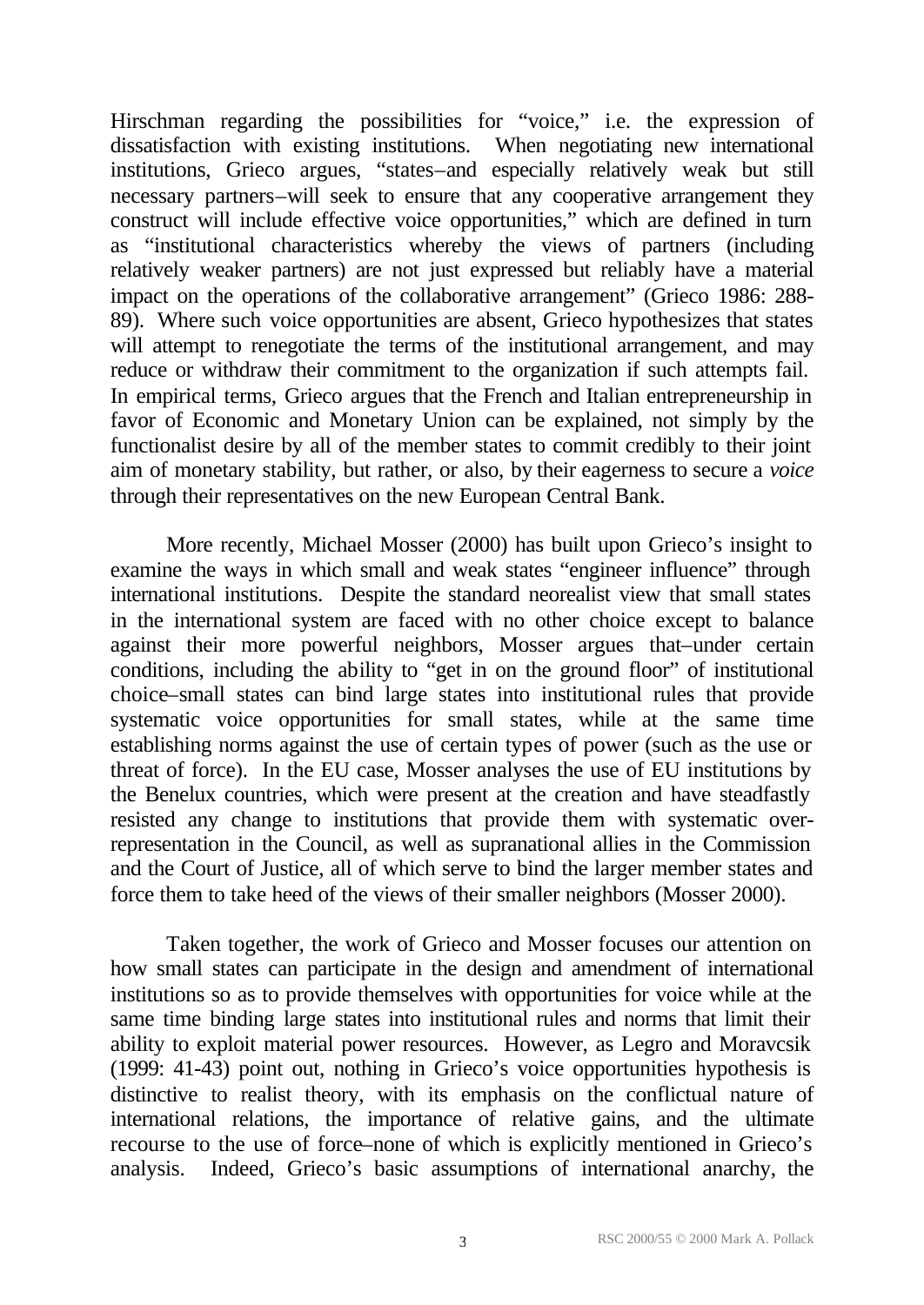central role of states, and actor rationality are consistent with neoliberal institutionalism, as well as with liberal intergovernmentalism and rational choice institutionalism, each of which offers more detailed and explicit hypotheses about the determinants of European integration and the workings of EU institutions. It is to these two schools, therefore, that we now turn.

### **Liberal Intergovernmentalism–and Its Critics**

Liberal theories of international relations are generally rationalist, as are neorealist theories, yet they generally adopt different assumptions about the preferences of states (particularly regarding the respective importance of absolute and relative gains and the importance of security in states' calculations of their interests) as well as the implications of anarchy for the prospect of international cooperation and international institutions. With regard to the progress and future of European integration, liberals generally argue that, even if the origins of the EU can be attributed to the effects of bipolarity and American hegemony in the West, the future of the EU after the Cold War is unlikely to be as bleak as neorealists argue. Simplifying a large literature, liberals argue that peace is likely to be maintained in post-Cold War Europe because of the rise of democratic governments in those countries (the so-called "democratic peace" argument), or because of the rise of interdependence among European countries which makes war unprofitable among the members of the EU.

For our purposes, the most important and influential liberal theory of European integration is Andrew Moravcsik's "liberal intergovernmentalism" (LI), as laid out in a series of articles during the first half of the 1990s (Moravscsik 1991, 1993, 1994, 1995). Moravcsik's theory has of course been widely read and cited, and requires little elaboration here (although see below for a detailed analysis of the changes introduced in Moravcsik's 1998 book). Put simply, liberal intergovernmentalism is a two-step, sequential model of preference formation (for which Moravcsik draws on liberal theories of IR and international political economy) and international bargaining (for which he draws from bargaining theory and from Putnam's two-level games analysis). In the first stage of the model, national chiefs-of-government (or COGs) aggregate the interests of their domestic constituencies, as well as their own interests, and articulate national preferences toward European integration. In the second stage, national governments bring their preferences to the intergovernmental bargaining table in Brussels, where agreements reflect the relative power of each member state and where supranational organizations such as the European Commission exert little or no causal influence.

Although often mischaracterized as neorealist by his critics, Moravcsik's theory represents a twofold departure from neorealism, insofar as national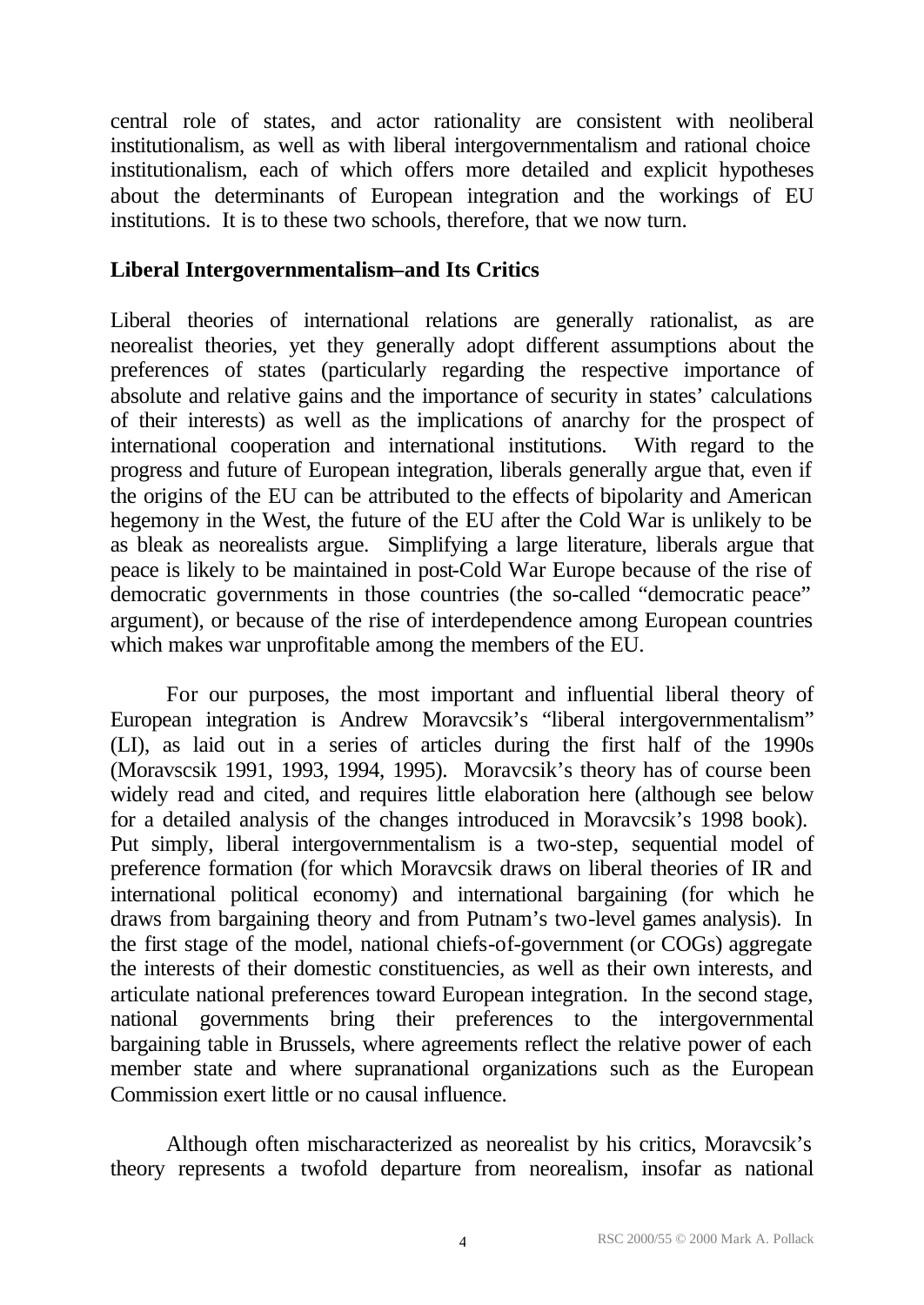preferences are assumed to be domestically generated and not derived from a state's security concerns in the international system, and insofar as bargaining power is determined by the relative intensity of preferences and not by military or other material power capabilities. In empirical terms, Moravcsik argued that major intergovernmental bargains, such as the Single European Act or the Maastricht Treaty, were not driven by supranational entrepreneurs, unintended spillovers from earlier integration, or transnational coalitions of business groups, but rather by a gradual process of preference convergence among the most powerful member states, which then struck central bargains amongst themselves and offered side-payments to smaller, reluctant member states. The institutions adopted in such bargains, finally, *did* serve to provide member states with information and reduce transactions costs, but they did *not* lead to the transfer of authority or loyalty from nation-states to a new center, as neofunctionalists had predicted. Rather, Moravcsik argued, European integration actually *strengthens* national executives vis-à-vis their domestic constituencies, since COGs enjoyed a privileged place at the Brussels bargaining table from which domestic interests are generally excluded.

During the 1990s, liberal intergovernmentalism came to occupy a strange but central place within the literature on European integration: Although few scholars other than Moravcsik have explicitly identified themselves *as* liberal intergovernmentalists (indeed, I am aware of none), nearly all American and European students of the EU defined themselves *against* one or another aspect of liberal intergovernmentalism, or both. Oversimplifying a complex literature, the response of international relations scholars was three-fold:

First, Moravcsik's model of national preference formation has been criticized by a number of American (and European) scholars, who may be inelegantly lumped together under the rubric of "reflectivist," "constructivist," or "sociological institutionalist" approaches. Drawing on the theoretical work of Wendt and Ruggie, these authors argue that "membership matters" in altering the preferences and even the identities of national elites involved in the process of European integration (Sandholtz 1993; Risse 1996; Lewis 1998). Liberal intergovernmentalism, they argue, employs a model of preference formation which ignores the endogenous effects of EU membership, thereby ignoring one of the fundamental features of the integration process.

A second group of American scholars, who can be assembled under the rubric of institutionalist theory, have generally accepted Moravcsik's assumptions about national preferences, but have disputed his parsimonious model of intergovernmental bargaining, arguing that existing EU institutions shape and constrain intergovernmental policymaking in ways not captured by liberal intergovernmentalism. Pierson's (1996) historical institutionalist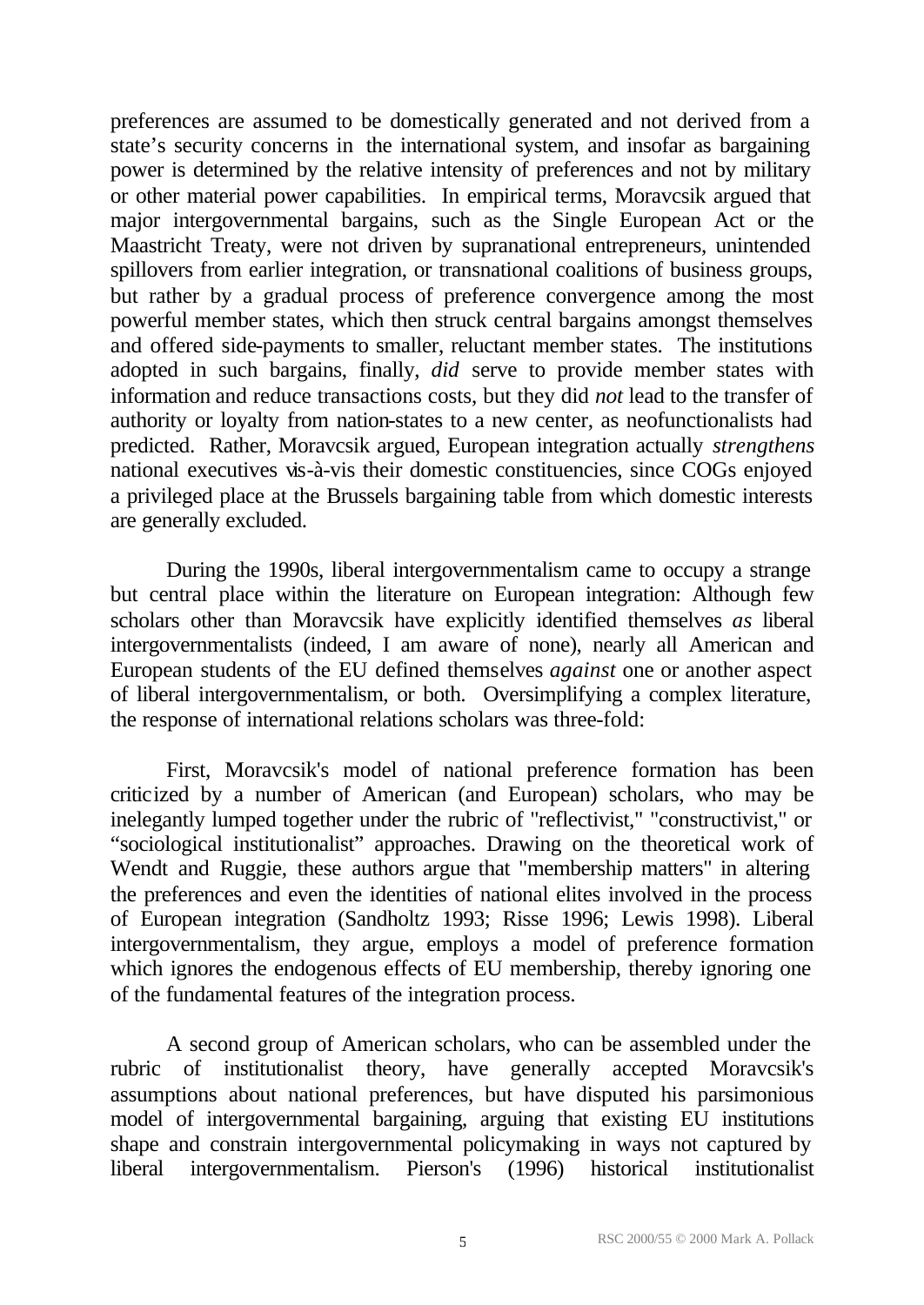approach, for example, focuses on the ways in which integrative decisions become "locked in" and difficult for member governments to change, even when gaps open in member state control over policy outcomes. Similarly, various rational choice institutionalists have argued that the EU legislative process cannot be understood as a strictly intergovernmental process, but is instead shaped by EU institutions that allow for qualified majority voting, for "conditional agenda setting" by the Commission and the European Parliament, and for an independent causal role for the EU's supranational agents.

A third group of scholars reject LI entirely, opting for models of EU *governance* informed by comparative and American politics. Thus, for example, Gary Marks and his colleagues have argued that the EU should be understood as a system of "multi-level governance," in which member governments, while still of importance, have become one among many subnational and supranational actors in a complex and unique system of governance (Hooghe and Marks 1995, 1997; Marks 1996; Marks, Hooghe, and Blank 1996; Marks and McAdam 1996; Marks, Nielsen, Ray and Salk 1996). Other scholars have drawn on the comparative politics literature to examine the workings of policy networks in the EU (Peterson 1995a, 1995b, 1995c), or to compare the EU to federal systems such as the United States which combine territorial and non-territorial principles of representation (Sbragia 1994; Leibfried and Pierson 1995), while social movement theorists have noted the rise of transnational social movements within the European Union, arguing that, far from being confined to having their interests aggregated by national governments, social movements, like regional governments, may influence Brussels decisionmaking directly, or even eschew the institutions of government in favor of direct action by transnational civil society (Wapner 1996; Keck and Sikkink 1998; Tarrow 1999, Imig and Tarrow, eds., 2000). The culmination of this literature is arguably the *governance* approach to the European Union, ably described elsewhere by Markus Jachtenfuchs (2000) and criticized at length by Simon Hix (1998a). In the remainder of this paper, I therefore concentrate on the two other approaches identified above, namely the new institutionalism in rational choice (which challenges Moravcsik's model of intergovernmental bargaining) and the constructivist or sociological institutionalist school (which challenges the rationalist model of preference formation).

#### **Rational Choice Institutionalism**

The new institutionalism(s) in political science did not, of course, originate in the field of EU studies, but reflected a gradual and diverse re-introduction of institutions into a large body of theories (such as behaviorism, pluralism, Marxism, and neorealism in IR theory) in which institutions were either absent or epiphenomenal. By contrast with these institution-free accounts of politics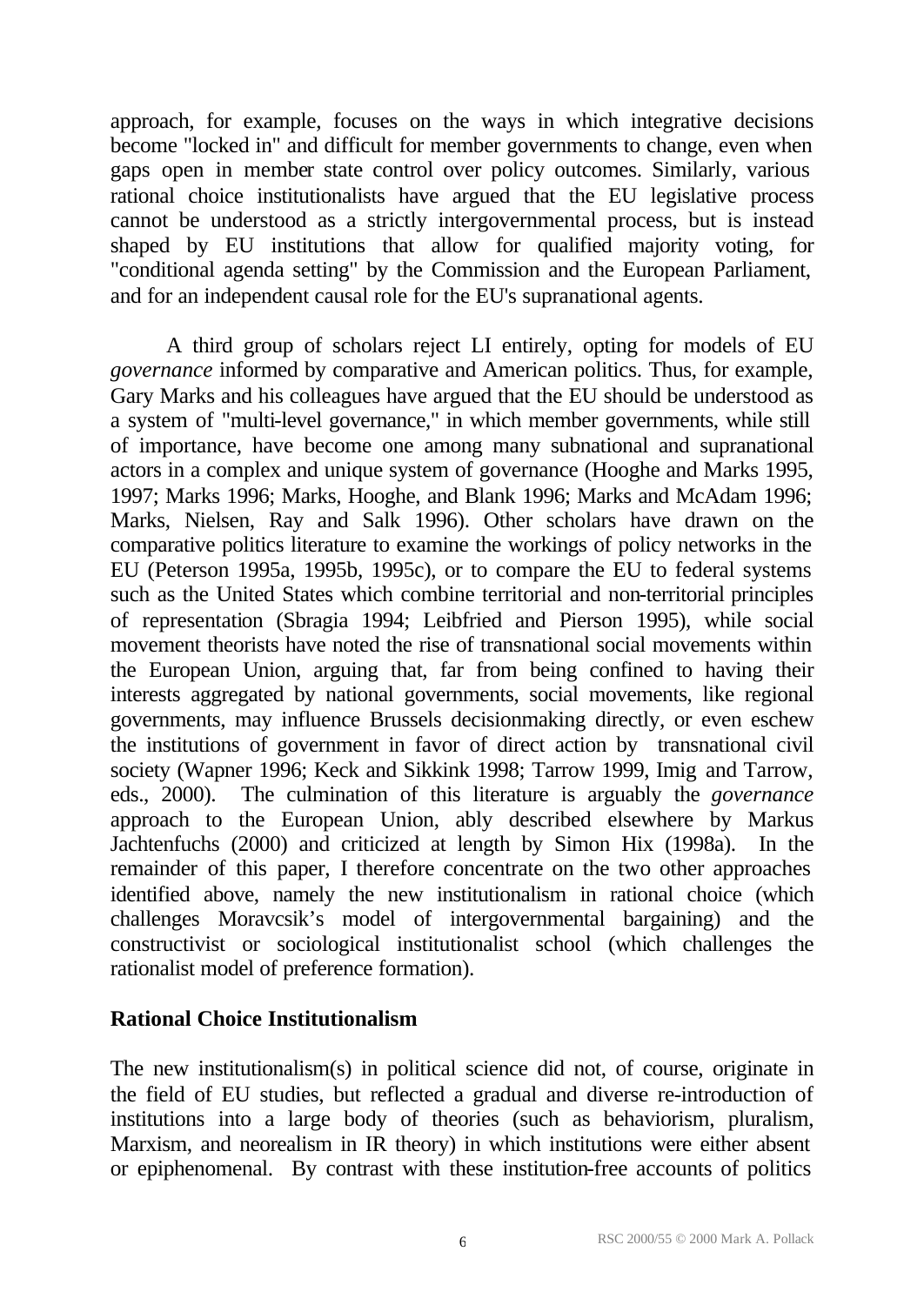which dominated American political science between the 1950s and the 1970s, three primary "institutionalisms" developed during the course of the 1980s and early 1990s, each with a distinct definition of institutions and a distinct account of how they "matter" in the study of politics. In rational choice theory, scholars like William Riker and Kenneth Shepsle discovered that institutions, defined as the formal rules of the game, could induce an equilibrium outcome in games that would otherwise be subject to indeterminate "cycling" among unstable decisions; and subsequent work attempted to formally model these institutions and their effects on the outcomes of collective choices, particularly in American politics. By contrast, sociological institutionalists defined institutions much more broadly to include informal norms as well as formal rules, and they argued that such institutions "constitute" actors, shaping the way in which we view the world and a "logic of appropriateness" for human behavior; and these scholars, together with their constructivist counterparts in IR theory, examined the process by which institutional norms are diffused and legitimized among actors in both domestic and international politics. Historical institutionalists, finally, took up a position in between the two camps, focusing on the effects of institutions *over time*, in particular the ways in which a given set of institutions, once established, can become subject to increasing returns or lock-in effects, constraining the behavior of the actors who established them.<sup>4</sup>

Not surprisingly, all three of Hall & Taylor's new institutionalisms have been adopted by students of European integration–with results that have been reviewed extensively elsewhere (see e.g. Pollack 1996; Jupille and Caporaso 1999; Aspinwall and Schneider 1999; and Dowding 2000). Interestingly for our purposes here, the initial applications of rational choice institutionalism were a reaction against both neofunctionalism (which was rejected for its lack of microfoundations) and against liberal intergovernmentalism (which was rejected for its mimimalist account of EU institutions). Within this literature, the leading figures are indisputably Geoffrey Garrett and George Tsebelis, who (writing alone, together, and with their respective students) have established the general lines of rational choice inquiry in the EU, as well as formally modelling the roles of the European Court of Justice and European Parliament, respectively.<sup>5</sup> Simplifying considerably, we can say that some of the earliest rational-choice work on the EU focused on the judicial process and the independence of the ECJ, while later work examined the questions of supranational delegation and agency, as well as the EU legislative process and the agenda-setting role of the European Parliament.

In his early work on the EU, Garrett focused on the European Court of Justice, drawing on principal-agent analysis to argue that the Court, as an agent of the EU's member governments, was bound to follow the wishes of the most powerful member states. These member states, Garrett argued, had established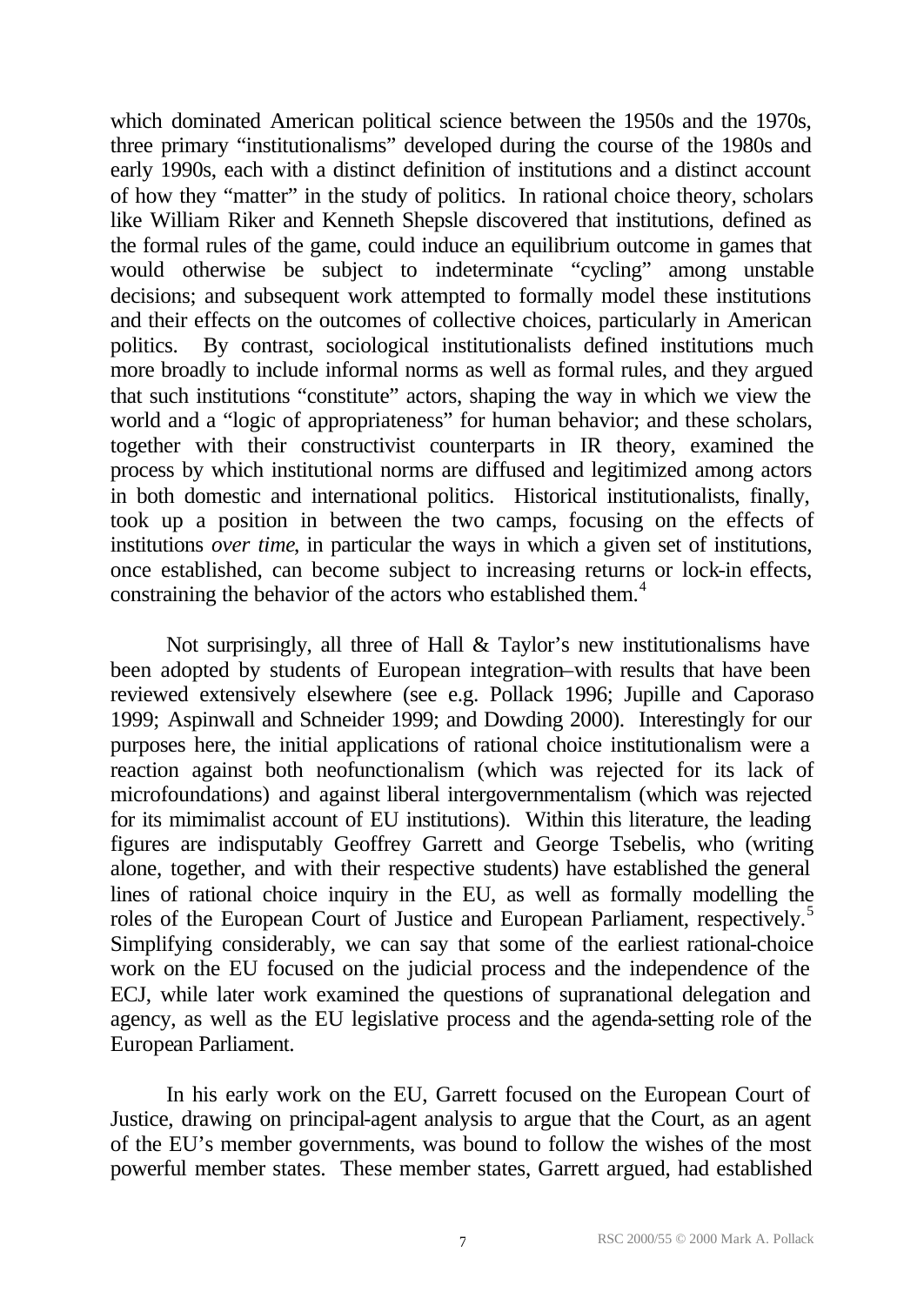the ECJ as a means to solve problems of incomplete contracting and monitoring compliance with EU obligations, and they rationally accepted ECJ jurisprudence, even when rulings went against them, because of their longerterm interest in the enforcement of EU law (Garrett 1992). In such a setting, Garrett and Weingast (1993) argued, the ECJ might identify "constructed focal points" among multiple equilibrium outcomes, but the Court was unlikely to rule against the preferences of powerful EU member states, as Burley and Mattli (1993) had suggested in a famous article drawing on neofunctionalist theory. Although Garrett's early work overestimated the control mechanisms available to the powerful member states and the ease of sanctioning an activist Court– resulting in a wave of critiques and empirical studies suggesting considerable judicial discretion (Mattli and Slaughter 1995; Stone Sweet and Caporaso 1998; Stone Sweet and Brunell 1998a, 1998b)–the approach has proven useful in the study of the Court, and rational-choice models of judicial policymaking have become more complex, and have been subjected to greater empirical testing, in response to critics (see e.g. Garrett 1995; Garrett, Kelemen and Schulz 1998; Kilroy 1995; and the review in Mattli and Slaughter 1998).

Related to this ECJ debate, another group of scholars has focused on the delegation of power to, and agency and agenda-setting by, supranational organizations such as the Commission. These studies generally begin by asking why and under what conditions a group of (member-state) *principals* might delegate powers to (supranational) *agents*, and they go on to examine the central question of principal-agent analysis: What if an agent–such as the European Commission, the Court of Justice, or the European Central Bank–behave in ways that diverge from the preferences of the principals? The answer to this question in P-A analysis lies in the administrative procedures which the principals may establish to define *ex ante* the scope of agency activities, as well as the oversight procedures which allow for *ex post* oversight and sanctioning of errant agents. Applied to the European Union, principal-agent analysis therefore leads to the hypothesis that agency autonomy is likely to vary across issue-areas and over time, as a function of the preferences of the member states, the distribution of information between principals and agents, and the decision rules governing the application of sanctions or the adoption of new legislation (Pollack 1997; Tsebelis and Garrett 2000b).

Much of this literature on delegation and agency focuses on the rather arcane question of *comitology*, the committees of member state representatives established to supervise the Commission in its implementation of EU law. Although often depicted by legal scholars as the site of technocratic deliberation, in which the aim is collective problem-solving rather than control over the Commission bureaucracy (Joerges and Neyer 1997), comitology committees actually come in seven different variants with distinct voting rules, which have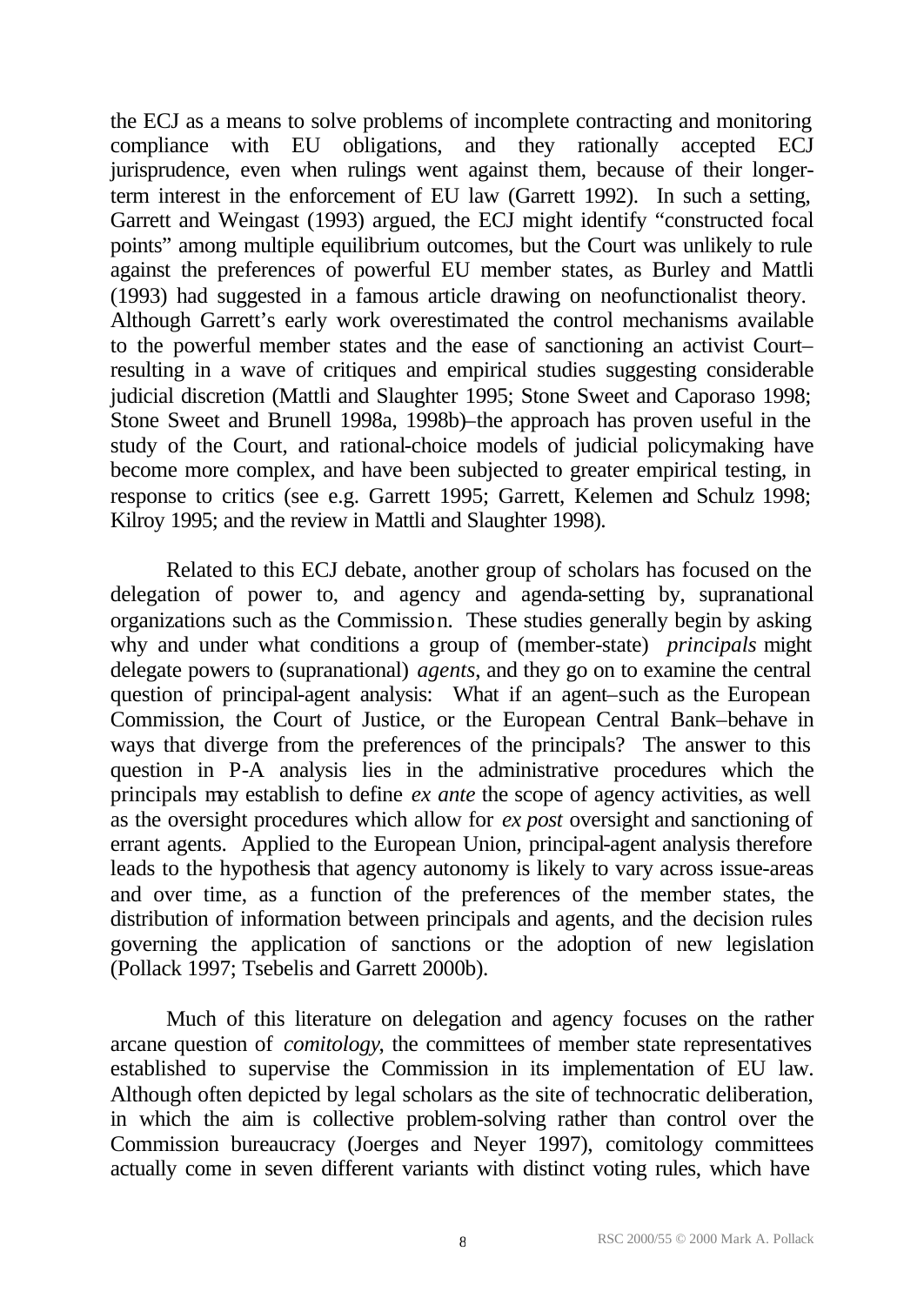been shown in formal models to place varying degrees of constraint upon the Commission in its activities (Steunenberg et al. 1996, 1997). In recent empirical studies, moreover, Dogan (1997) and Franchino (2000a, 2000b) demonstrate that the EU's Council of Ministers adopts systematically distinct committee structures across issue-areas, suggesting that comitology is indeed employed consciously as a control mechanism by member states. Both authors find (unsurprisingly, in light of P-A analysis) that the Commission has displayed a consistent preference for less restrictive procedures, and that this preference is shared by the European Parliament. However, they also find (again shared by the European Parliament. unsurprisingly) that the Council of Ministers regularly adopts more stringent procedures than those proposed by the Commission, and that the strictest procedures are clustered in certain issue-areas such as social policy, phytosanitary standards, and environmental protection. In addition, Franchino's analysis suggests that the Council adopts the most stringent regulations in areas characterized by high levels of uncertainty and conflict, although his conclusions should be regarded as tentative insofar as his measures of uncertainty (i.e. word count of the legislation in question) and conflict (i.e., number of amendments adopted by the Council) are open to question.

Both Dogan and Franchino focus their attention on the choice of comitology rules at the *delegation* stage, where the choice of committee types provides a large-n, quantifiable dependent variable. By contrast, direct studies of Commission agency raise significantly greater methodological obstacles, in the form of *rational anticipation* by the Commission and other strategic actors in any principal-agent interaction. In essence, the problem is that agents such as the Commission may rationally anticipate the reactions of principals, and adjust their behavior in advance to avoid the costly imposition of sanctions. If this is so, then agency behavior that seems at first glance autonomous may in fact be subtly influenced by the preferences of the principals, *even in the absence of any overt sanctions*. Similarly, Commission proposals that are accepted or adopted by the Council of Ministers may represent successful agenda-setting, or they may represent the Commission's rational anticipation and accommodation of member-state preferences. Thus, although there is no shortage of empirical studies asserting an independent causal role for the European Commission (see e.g. the essays in Nugent 1997), many of these studies are guilty of selecting on the dependent variable for most-likely cases of Commission influence, few make any attempt to identify the *conditions* for Commission influence, and even fewer attempt to deal systematically with the consequences of the "law of anticipated reactions." Schmidt (1997) and Pollack (1998) have undertaken preliminary efforts to test principal-agent hypotheses through the use of comparative case studies and process-tracing, but these cases do not constitute a representative sample of Commission activity, and the findings remain tentative.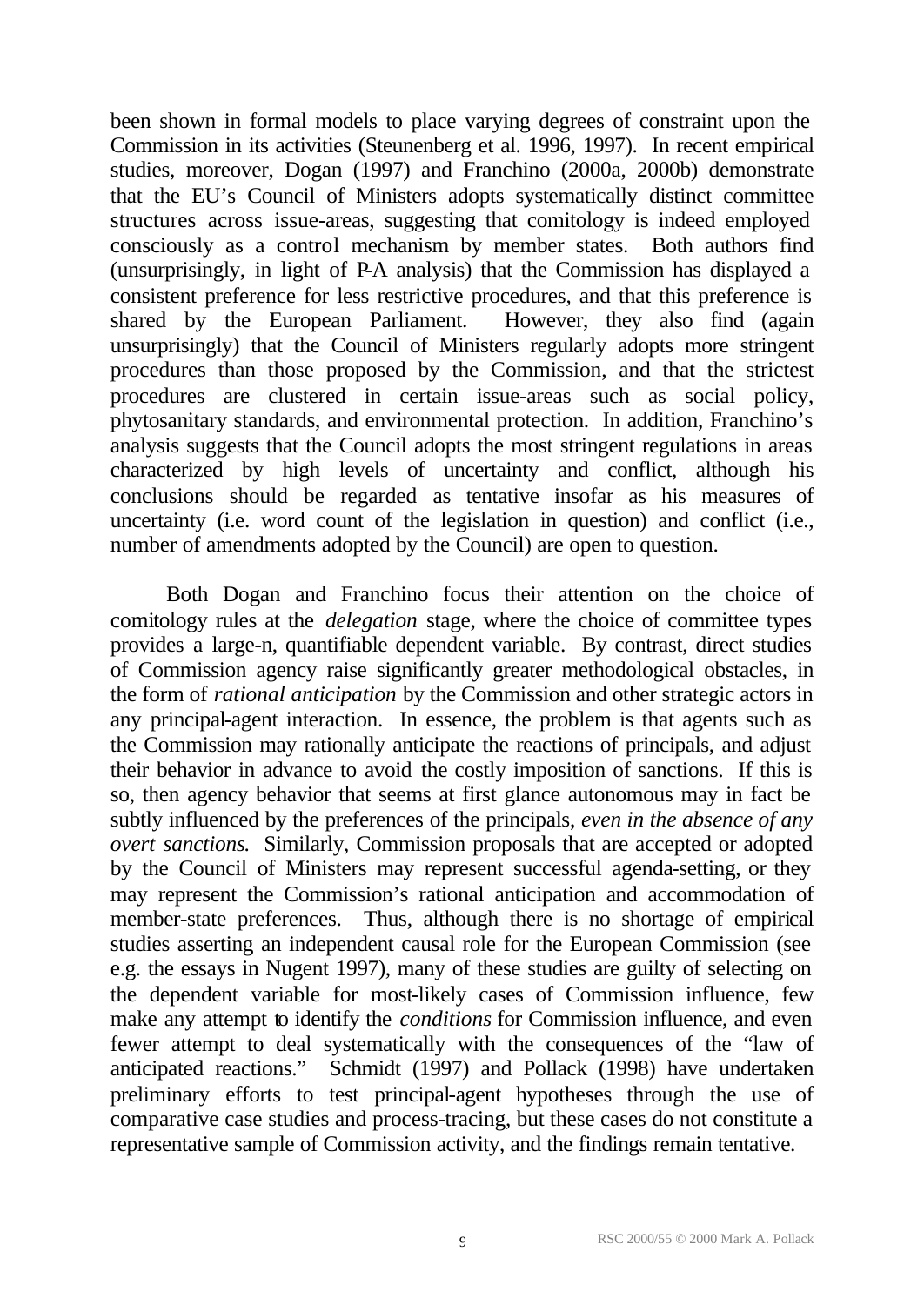A third and final strand within the rational-choice literature on the EU has attempted to model the EU legislative process, including both the relative voting power of member states in the Council of Ministers, as well as the variable agenda-setting powers of the Commission and the European Parliament under different legislative procedures (e.g. consultation, cooperation, codecision I, codecision II, and assent). As Dowding (2000) points out, this literature has thus far focused on three primary questions:  $(1)$  the utility of power-index analyses for the understanding of member governments' influence in the Council of Ministers (see e.g. Garrett and Tsebelis 1996, and the special issue of the *Journal of Theoretical Politics*, Vol. 11, No. 3); (2) the conditions for the EP's agenda-setting powers under the cooperation procedure (see e.g. Tsebelis 1994; Moser 1996a, 1996b; Tsebelis 1996); and (3) Tsebelis' controversial claim, based on a formal model, that the European Parliament had *lost* agendasetting power in the transition from the cooperation procedure to the Maastrict version of co-decision (Tsebelis 1997; Tsebelis and Garrett 1997a, 1997b; Crombez 1997; Moser 1997; Scully 1997a, 1997b, 1997c, 1997d). By and large, each of these debates has focused on the proper specification of the formal models in question, rather than on the empirical support for these models, with the result that these debates have been effectively "tuned out" or disregarded by the majority of qualitatively oriented non-modellers in EU studies. In the past two years, however, several studies have appeared using both qualitative and quantitative methods to test these various models (Kreppel 1999; Tsebelis and Kalandrakis 1999; Tsebelis et al. 1999), and the recent creation of two major databases of EP votes should increase the quality and quantity of empirical tests in the years to come.<sup>6</sup> Overlapping with these studies of the EU legislative procedure, finally, are the growing number of rational-choice analyses of decision-making *inside* the European Parliament, whose party systems, committee procedures and voting behavior has been studied by a new generation of scholars in legislative studies (Tsebelis 1995; Hix and Lord 1997; Raunio 1997; Scully 1997a; Hix 1998a, 1998b; Kreppel and Tsebelis 1999; Hix 2000).

In short, the rational-choice approach to EU institutions has developed quickly over the past decade, beginning with Tsebelis and Garrett and their students in the United States, but spreading as well to rational choice bastions in Europe such as Konstanz and the London School of Economics, where new generations of students are modelling an ever-growing array of legislative, executive and judicial procedures, and testing these models with both quantitative and qualitative evidence. From the perspective of non-rational choice scholars, these studies may seem highly abstract, concerned more with theoretical elegance than with policy relevance, and somewhat off-putting in their claim to be doing "real" social science. However, as Dowding points out, rational choice scholars have made genuine progress in the past decade in both the specification of formal models and the gathering of empirical data to test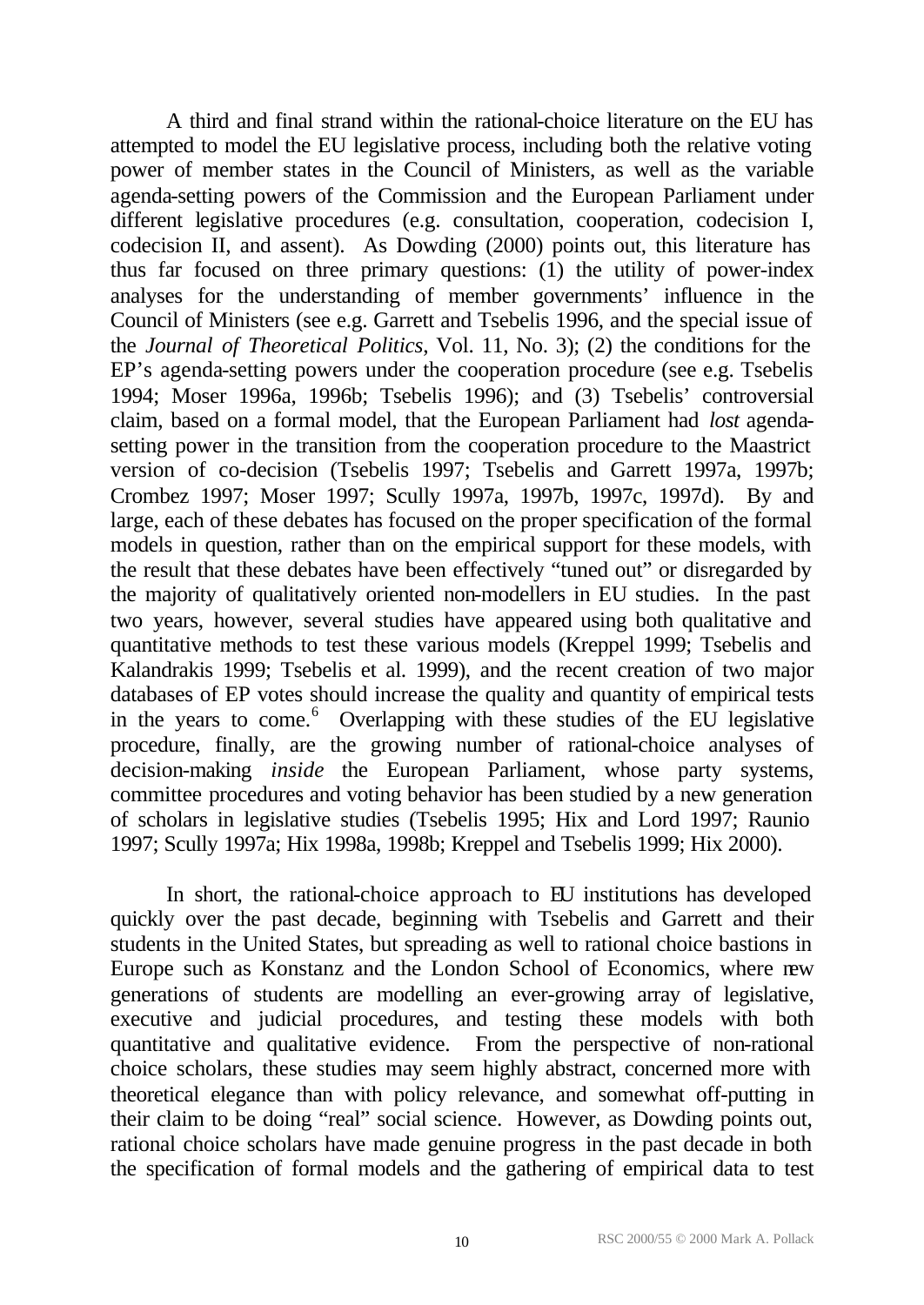them; more generally, rational choice institutionalism holds the promise of reexamining old neofunctionalists topics like supranational agency, and doing so within a framework that provides theoretical microfoundations, testable hypotheses, and a set of assumptions broadly consistent with other rationalist approaches.

## **Liberal Intergovernmentalism Redefined**

At this point in the story, we need to return–and not for the last time–to Moravcsik, who in his (1998) book, *The Choice for Europe*, and in a subsequent (1999a) article in supranational entrepreneurship, elaborates on his original liberal intergovernmentalist model, while at the same time bringing that model closer to rational choice institutionalism in terms of both core assumptions and the addition of an explicit theory of institutional choice as a third step in the model. At the level of basic assumptions, Moravscik employs

a "rationalist framework" of international cooperation. The term *framework* (as opposed to *theory* or *model* is employed here to designate a set of assumptions that permit us to disaggregate a phenomenon we seek to explain–in this case, successive rounds of international negotiations–into elements each of which can be treated separately. More focused theories–each of course consistent with the assumptions of the overall rationalist framework–are employed to explain each element. The elements are then aggregated to create a multicausal explanation of a large complex outcome such as a major multilateral agreement (Moravcsik 1998: 19-20).

Specifically, Moravcsik nests three complementary middle-range theories within his larger rationalist framework: a liberal theory of national preference formation, and intergovernmental theory of bargaining, and a new theory of institutional choice stressing the importance of credible commitments. The first two steps are familiar from Moravcsik's original (1993) statement of liberal intergovernmentalism, but are elaborated at greater length and with more specific hypotheses, while the third is new–and most relevant in the context of the institutionalist literature discussed above.

With regard to preferences, for example, Moravcsik specifies, not only that state preferences are domestically generated, but also that the economic interests of various societal actors, rather than security interests, have been the driving motivation behind the five history-making or constitutive bargains in EU history. Here once again, Moravcsik sets a set of liberal hypotheses about the domestic, economic sources of national preferences against a realist hypothesis about the external, security interests of states, and concludes that the empirical record overwhelmingly supports the liberal view.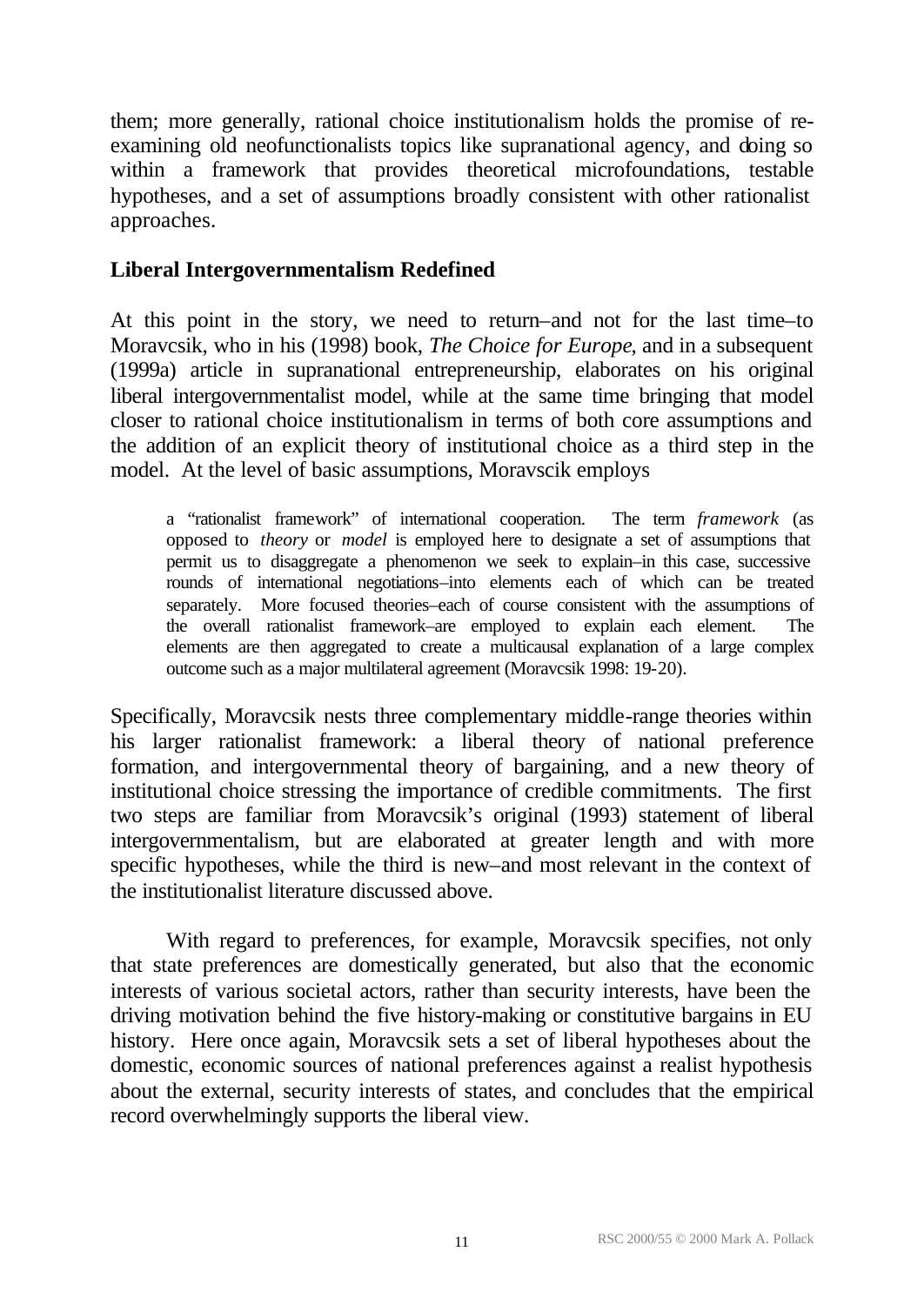Similarly, in his elaboration of intergovernmental bargaining theory, Moravcsik sharply contrasts his own theory–in which outcomes are generally efficient and asymmetrical interdependence is the determinant of relative power and thus of bargaining outcomes–against a model of supranational entrepreneurship in which EU organizations such as the Commission purportedly initiate, mediate and mobilize social groups around international agreements in a context of high transaction costs. Here, Moravcsik argues that the historical record overwhelming supports his own view that, "The entrepreneurship of supranational officials... tends to be futile and redundant, even sometimes counterproductive," although he does concede one exception to this rule, namely the role of the Delors Commission in the design of the Single European Act, which Moravcsik attributes to Delors' ability to mobilize latent constituencies among multinational export-oriented producers (Moravcsik 1998: 8; see also Moravcsik 1999a).

In relation to the rational-choice institutionalist literature, however, Moravcsik's acknowledgement of a causal role for Delors in the SEA is less important than his explicit statement that supranational organizations might enjoy greater agenda-setting powers (or other forms of influence) *outside* the five intergovernmental negotiations studied in the book:

While the formal powers of supranational officials and qualified majority voting do not extend to major treaty-amending negotiations–hence the skepticism about their influence over the bargains studied in this book–the everyday legislative process *within* the Treaty involves pooling of sovereignty in majority voting arrangements and substantial delegation directly to supranational officials. Here there is much variation. In some areas extensive powers of implementation and proposal have been delegated to central authorities. In others, qualified majority voting governs interstate decisionmaking. In still others, national vetoes and unanimity voting have been retained. How are the various choices of governments to delegate and pool sovereignty to be explained (Moravcsik 1998: 8)?

Note the two-fold theoretical shift in this analysis. First, Moravcsik makes explicit that his theory of intergovernmental bargaining, with its highly restrictive analysis of the conditions for supranational influence, applies only to negotiations of Treaty amendments, and that supranational authority *within* the Treaties may be significant and variable across issue-areas. Second, Moravcsik identifies a third question of intense interest to rational choice institutionalists in general and principal-agent analysts in particular: Why and under what conditions do member states delegate such powers to supranational organizations?

Moravcsik's answer to this third question, once again, bears a close resemblance to the views of a large number of rational choice institutionalists.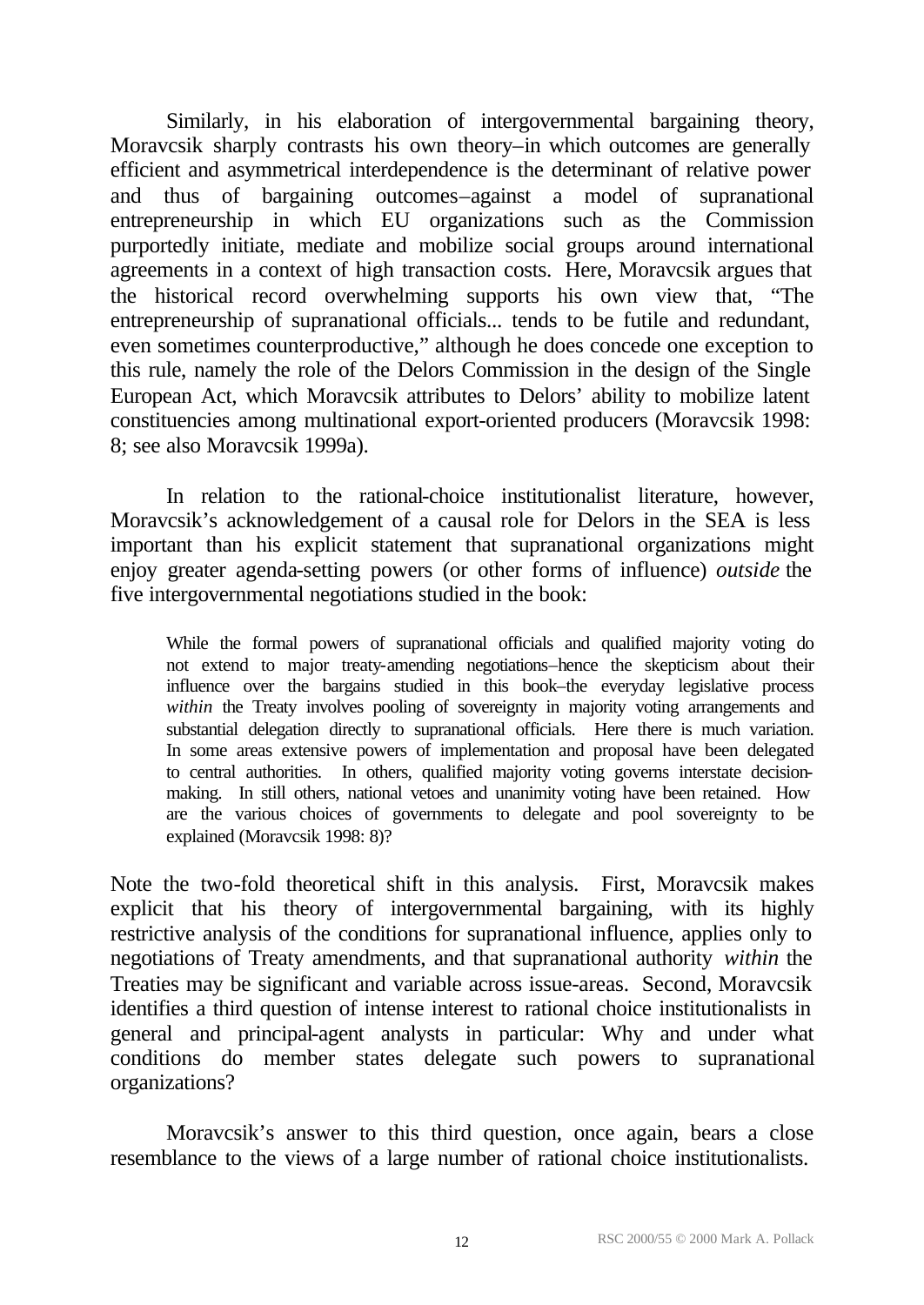After rejecting two competing hypotheses–namely the notions that governments pool sovereignty out of a commitment to the ideology of European federalism or because they agree on the importance of delegating power to centralized technocratic experts who are purportedly more efficient at processing information–Moravcsik develops a very spare model of institutional choice<sup>7</sup>, but one which is clearly consistent with the views of most rational-choice institutionalists:

Choices to pool and delegate sovereignty to international institutions [he writes] are best explained as efforts to constrain and control one another–in game-theoretical language, by their effort to enhance the credibility of commitments. Governments transfer sovereignty to international institutions where potential joint gains are large, but efforts to secure compliance by foreign governments through decentralized or domestic means are likely to be ineffective. This general explanation lies at the heart of functional theories of international regimes, the central strand of which views international institutions as devices to manipulate information in order to promote compliance with common rules. Significant pooling and delegation tend to occur, I find, not where ideological conceptions of Europe converge or where governments agree on the need to centralize policymaking in the hands of technocratic planners, but where governments seek to compel compliance by foreign governments (or, in some cases, future domestic governments) with a strong temptation to defect (Moravcsik 1998: 9).

In the empirical chapters of the book, Moravcsik seeks to support this claim, arguing that most decisions to pool or delegate authority in the EU can be understood as an effort to solve problems of incomplete contracting, monitoring, and compliance with the Treaties. Interestingly, however, Moravcsik also concedes a secondary role for federalist or democratic ideology in the adoption of some general institutional provisions, notably the progressive delegation of legislative powers to the European Parliament, which he attributes to the weak preferences and uncertain consequences of such delegation.<sup>8</sup>

My task in the previous paragraphs was not to provide a comprehensive or critical review of Moravcsik's book–a task already undertaken at great length by many of the leading scholars in the field (see e.g. Wallace et al. 1999)–but rather to suggest that Moravcsik's liberal intergovernmentalism, which was widely considered as a rival to rational choice institutionalism only a few years ago (c.f. Garrett and Tsebelis 1996), in fact shares most of its basic assumptions, including the notion that states aggregate interests and act rationally to advance their preferences at the EU level, and that member governments rationally select institutions that are designed to maximize their utility (e.g. by allowing for credible commitments). In empirical terms, moreover, Moravcsik makes clear that his skepticism about supranational influence is limited essentially to claims about informal agenda setting or entrepreneurship in unanimous treaty-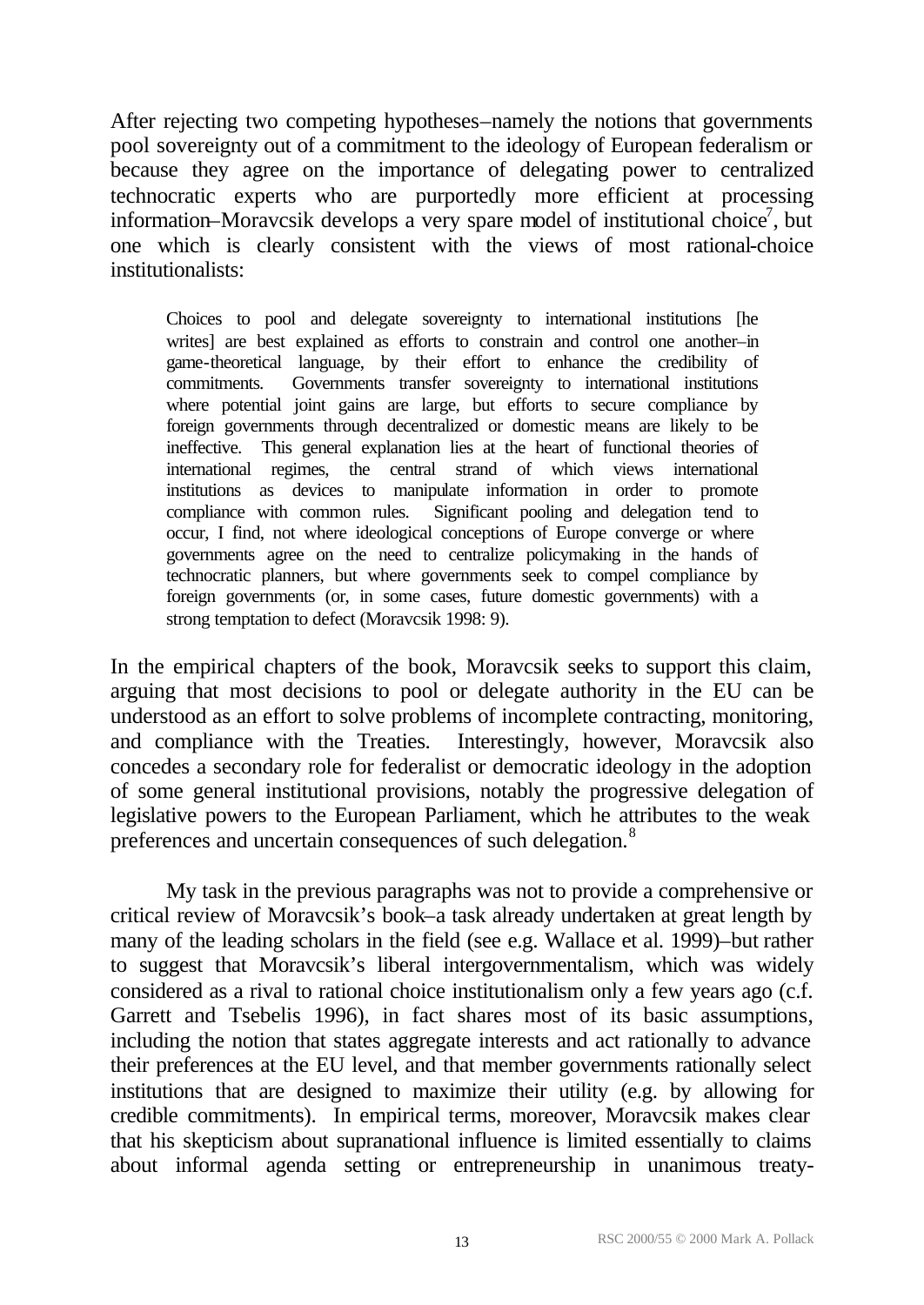amending decisions, and does *not* apply to the day-to-day policymaking within the Treaties that is the bread and butter of rational choice institutionalists. Thus, I would argue, the difference between Moravcsik's approach and a rational choice institutionalist approach is primarily one of empirical emphasis, with Moravcsik focusing on the intergovernmental choice of political institutions in intergovernmental conferences, while institutionalists focus first and foremost on the day-to-day workings of those institutions.

More generally, I want to argue here that *liberal intergovernmentalism, rational choice institutionalist analyses, and even Grieco's purportedly neorealist voice opportunities hypothesis are all part of an emerging rationalist research program which is rapidly establishing itself as the dominant paradigm in European integration theory, at least in the United States*. Whether we label this research program "liberal intergovernmentalism," "rational choice institutionalism," "regime theory" or simply "rationalism" is less important for our purposes than the fact that there exists in the United States (and increasingly in Europe) a community of scholars operating with similar basic assumptions and with little or no systematic differences in empirical findings across the "isms." Within this rationalist camp, we find not only Moravcsik with his tripartite grand theory, but also a large number of scholars putting forward "middle-range theories" about delegation, legislation, political parties, regulation, judicial discretion, bureaucratic agency, and many other aspects of political life that are central to the EU as a polity, and generalizable beyond the EU to other domestic and international political systems. In any event, the differences in basic assumptions and approaches to the study of European integration among these three approaches are minor by contrast with constructivist and sociological approaches, which question the basic assumptions underlying the rationalist approach, and indeed the very "ontology" of such approaches.

## **II. CONSTRUCTIVIST APPROACHES**

As Jeff Checkel (1998) has most lucidly pointed out, rational choice institutionalists and constructivists generally agree that institutions *matter*, in the sense of exerting an independent causal influence (not reducible to other factors) in social life generally, and in international relations in particular. However, the two approaches differ fundamentally in their arguments about *how* institutions matter. Oversimplifying only slightly, rationalists generally define institutions as (formal or informal) rules of the game that provide incentives for rational actors to pursue certain strategies in pursuit of their (exogenously given) preferences. By contrast, constructivist scholars generally define institutions more broadly to include informal norms and intersubjective understandings as well as formal rules, and posit a more important and fundamental role for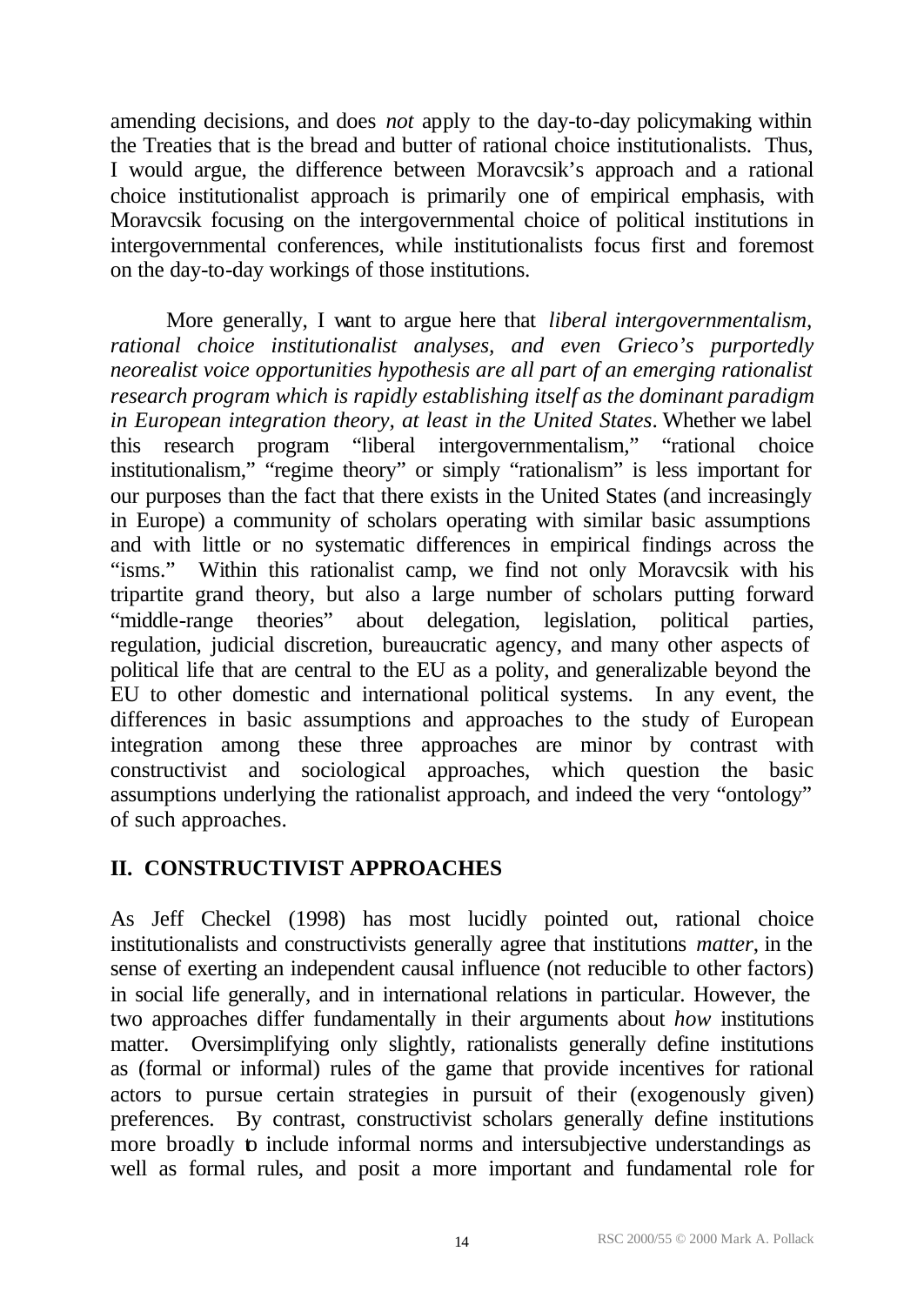institutions, which *constitute* actors and shape not simply their incentives but their preferences and identities as well. In the view of such analysts, rationalchoice approaches may capture some part of the effect of institutions, but they are incapable of grasping and theorizing about the more profound and important effects of institutions.

In the field of EU studies, numerous authors (Sandholtz 1993; Risse 1996; Jorgensen 1997; Wind 1997; Matlary 1997; Lewis 1998) have argued that EU institutions shape not only the behavior but also the preferences and identities of individuals and member states within Europe. This argument has been put most forcefully by Thomas Christiansen, Knud Erik Jorgensen, and Antje Wiener, in their introduction to a special issue of the *Journal of European Public Policy* on "The Social Construction of Europe":

*A significant amount of evidence* [they write] suggests that, as a process, European integration has a *transformative* impact on the European state system and its constituent units. European integration itself has changed over the years, and *it is reasonable to assume* that in the process agents' identity and subsequently their interests have equally changed. While this aspect of change can be theorized within constructivist perspectives, it will remain largely invisible in approaches that neglect processes of identity formation and/or assume interests to be given exogenously (1999: 529, emphasis added; see also their elaboration on page 538).

The authors go on to argue that a constructivist perspective is based on a "broader and deeper ontology" than rationalist approaches, and can therefore offer a basis for understanding a broader range of "social ontologies, i.e. identity, community, and collectively intentionality" (ibid: 533).

Although taken out of the context of a skillful review of the constructivist literatures in international relations and EU studies, these quotations–and numerous others from the literature–illustrate a tendency among constructivists to *assume* the existence of certain phenomena (or "ontologies") such as identity or preference change as the starting point of analysis, and consequently to reject rationalist approaches for their purported inability to predict and explain these phenomena. $9^{\circ}$  As it happens, the editors of the journal invited critiques from both a reflectivist perspective (by Steve Smith) and a rationalist perspective (by Andrew Moravcsik). Given the thrust of this paper–namely that the rationalist perspective has become the dominant one in American IR approaches to the EU, and that the rationalist-constructivist divide is the most salient theoretical cleavage in the contemporary literature–Moravcsik's critique deserves further analysis here.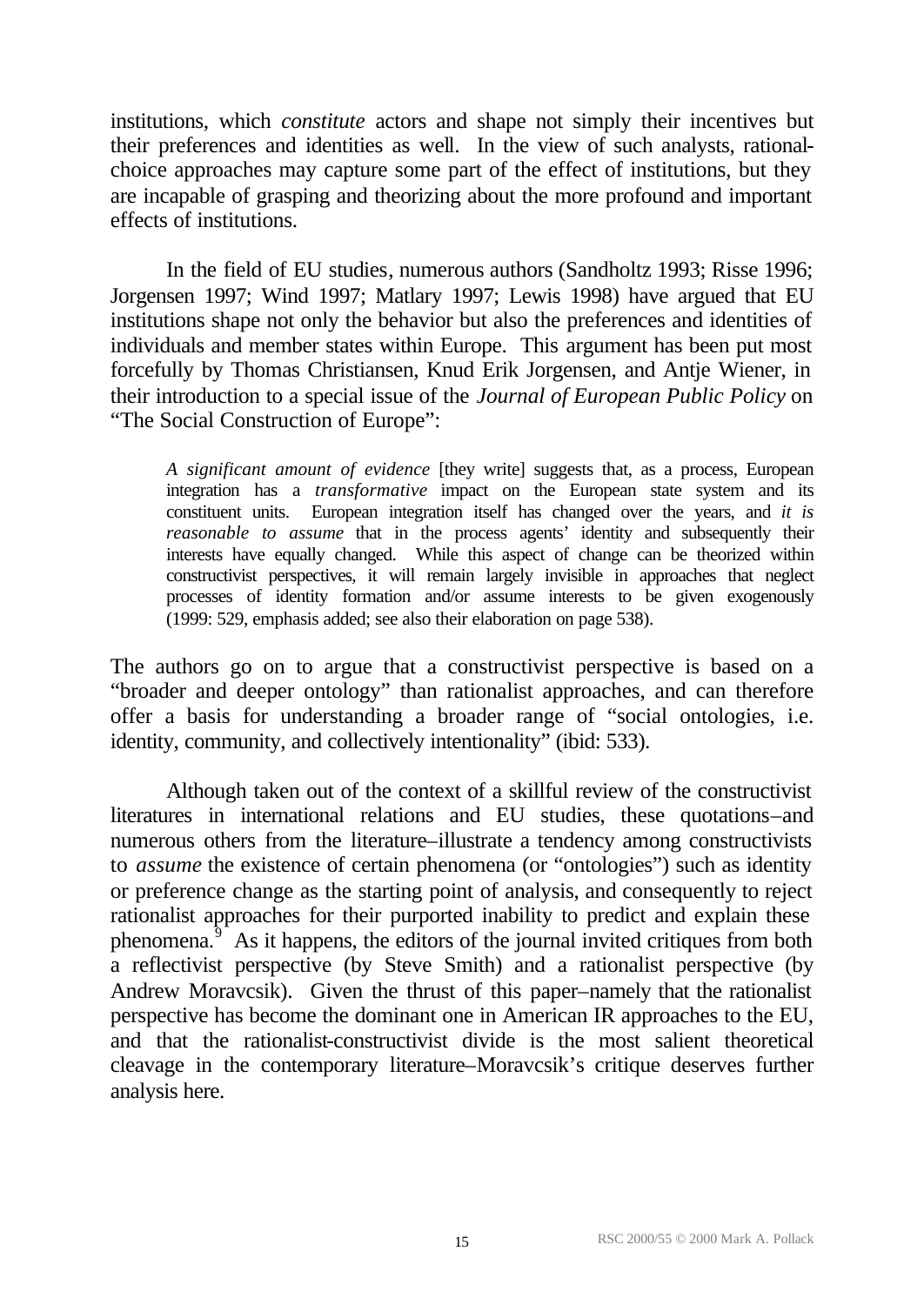Constructivist theorists, according to Moravcsik (1999b), pose an interesting and important set of questions about the effects of European integration on individuals and states, which are worthy of study. Yet, Moravcsik argues, constructivists have failed to make a significant contribution to our empirical understanding of European integration, because—despite their general acceptance of social science and the importance of empirical confirmation of theoretical claims—most constructivists have shown a "characteristic unwillingness... to place their claims at any real risk of empirical disconfirmation." The problem, according to Moravcsik, is two-fold. First, constructivists typically fail to construct "distinctive testable hypotheses," opting instead for broad interpretive frameworks that can make sense of almost any possible outcome, but are therefore not subject to falsification through empirical analysis. Such a failure is *not* endemic to constructivism, according to Moravcsik (who derives several testable claims from the essays in the volume, and cites Checkel as one of the few constructivists willing to posit falsifiable hypotheses about attitude change), but it is a common weakness in much of the literature.

Second, even if constructivists *do* posit hypotheses that are in principle falsifiable, they generally do *not* employ methods capable of distinguishing the predicted outcome from those predicted by alternative (rationalist) hypotheses. In the absence of such methods, Moravcsik argues, constructivists cannot be certain that their "confirming" evidence is not in fact spurious, and that the observed phenomena might not be explained more parsimoniously by another (presumably rationalist) theory. He therefore concludes by encouraging constructivists to focus, *not* on the creation of more meta-theory, but on the specification of testable hypotheses, and on the rigorous empirical testing of such hypotheses against their rationalist counterparts (ibid: 678).

Constructivists might, of course, respond that Moravcsik privileges rationalist explanations and sets a higher empirical and methodological standard for constructivists (since, after all, rationalists typically make no effort to demonstrate that preferences are *really* exogenously given and *not* shaped by institutions). Many reflectivist or post-positivist analysts, moreover, dispute the very project of social science, with its claims of objectivity and of an objective, knowable world, and would reject Moravcsik's call for falsifiable hypothesistesting as a power-laden demand that "noncomfomist" theorists play according to the rules of rationalist, American, social scientists. In this sense, the EU debate over constructivism bears a striking resemblance to the earlier debate in IR theory touched off by Keohane's (1989) call for reflectivists to develop "a clear research program that could be employed by students of world politics" (1989: 173). As Knud-Erik Jorgensen (1997: 6-7) points out in an excellent review, Keohane's call became a standard reference in subsequent debates, with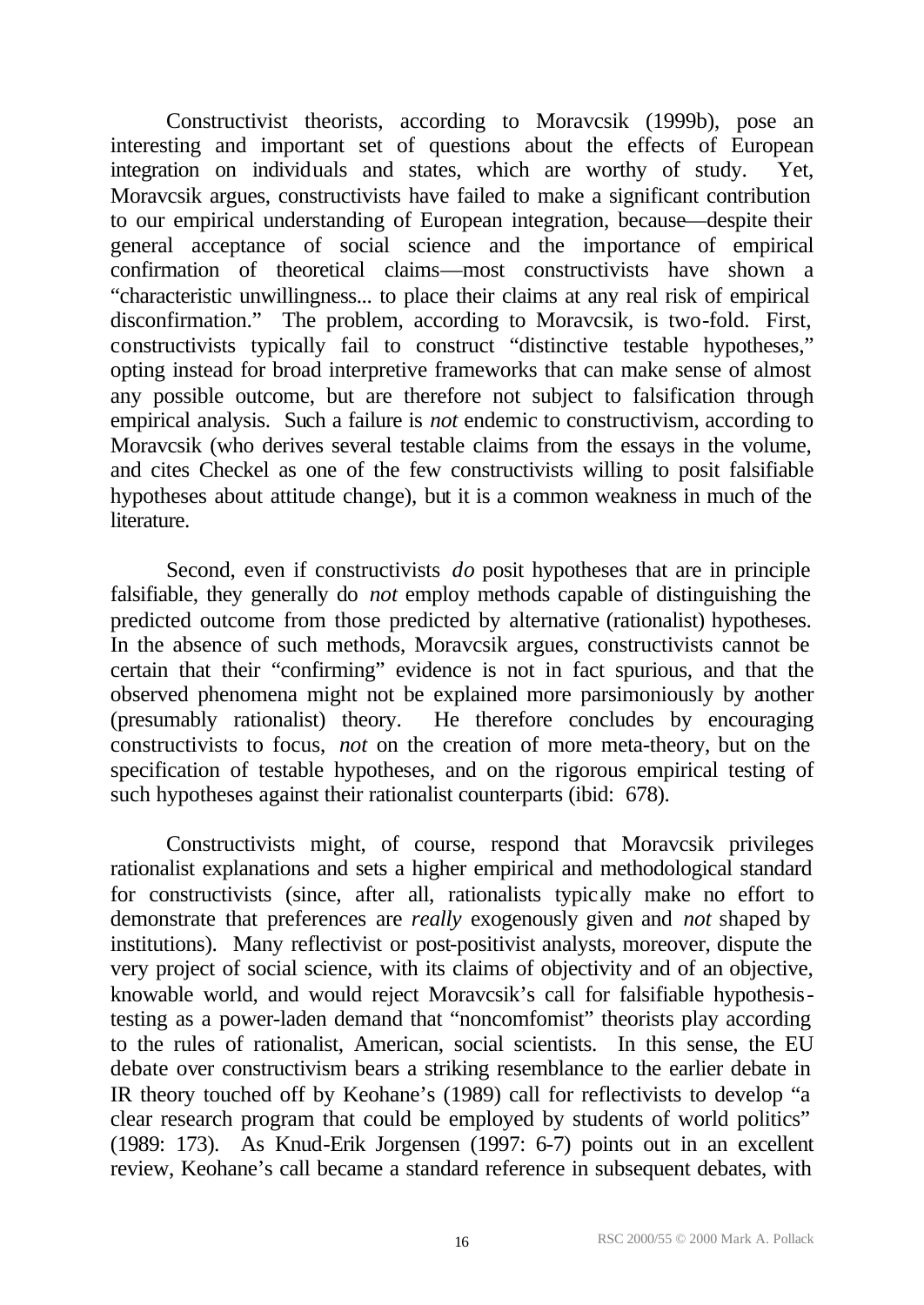some analysts agreeing with Keohane's plea for a testable research program, while others adopted the mantle of a defiant Dissent refusing to adopt the standards of a dominant Science.

Within the ranks of constructivist scholars, there remain a substantial number of post-positivist scholars who continue reject hypothesis-testing and falsification as the standard of social-scientific work; and there are no doubt other scholars who take no clear *principled* stand against falsification, yet nevertheless construct theories that are essentially unfalsifiable "lenses" through which any outcome confirms the social construction of European identity and preferences. Nevertheless, if constructivism and rationalism are indeed emerging as the defining poles of both international relations (Katzenstein, Keohane, and Krasner 1999) and EU studies (Jupille and Caporaso 1999), *and* if these two approaches begin with fundamentally different assumptions or "ontologies" about the nature of agency and social interaction, then it seems to me that we must necessarily fall back on careful, empirical testing of rationalist and constructivist hypotheses as the ultimate, and indeed the only, standard of what constitutes "good work," and what constitutes support for one or the other approach. Like Moravcsik, I believe there is no inherent reason that constructivists cannot specify testable hypotheses, and indeed the past three years has witnessed a spate of constructivist works that attempt rigorously to test hypotheses about socialization, norm-diffusion, and collective preference formation in the European Union. Some of these studies, including Hooghe's extensive study of the attitudes of Commission officials and Beyers' survey of attitudes among national officials in Brussels, use quantitative methods to test hypotheses about the various determinants of officials' attitudes, including socialization in national as well as European institutions. Such studies, undertaken with methodological rigor and with a frank reporting of findings, seem to demonstrate that EU-level socialization plays a relatively small role in the determination of elite attitudes by comparison with national-level socialization and other factors, or that EU socialization interacts with other factors in complex ways (Beyers, n.d.; Hooghe 1999a, 1999b, 1999c). Other studies, including Checkel's (1999) study of citizenship norms in the Council of Europe, and Lewis's (1998) analysis of decision-making in COREPER, utilize qualitative rather than quantitative methods, but are similarly designed to test falsifiable hypotheses about the conditions under which international norms are internalized by national officials, and both focus on explaining *variation* in the acceptance of such norms. These studies, it seems to me, represent a significant maturation of the constructivist research program in European Union studies, in which scholars like Checkel and Hooghe seem genuinely interested in understanding the conditions under which norms constitute actors, genuinely willing to subject their hypotheses to falsification, and above all genuinely prepared to report findings in which norms appear *not* to constitute actors.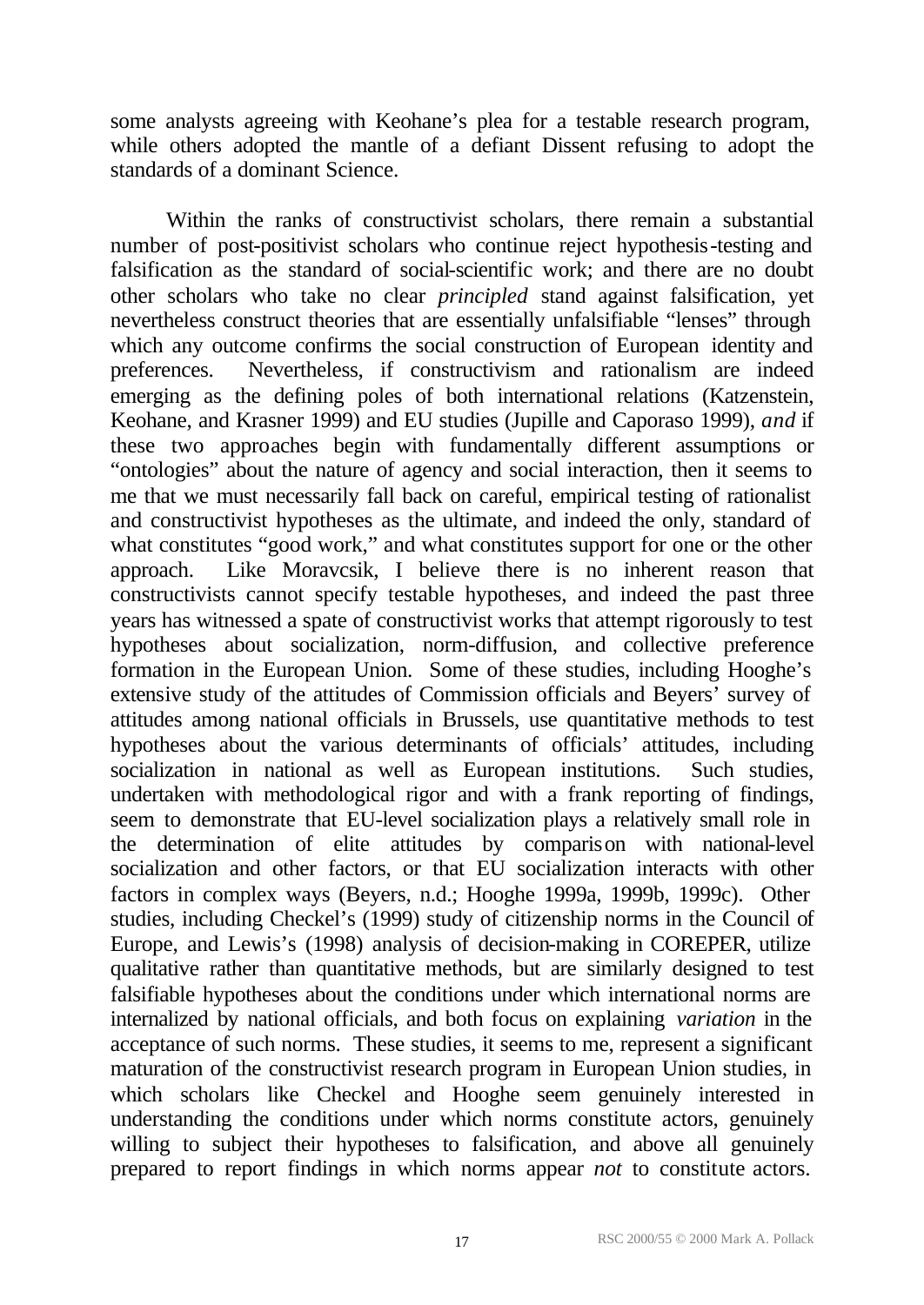Above all, it seems to me, such studies promise to engage with rationalist theories and subject their hypotheses to the common standard of empirical testing, overcoming the current dialogue of the deaf among rationalists and constructivists in EU studies.

## **III. CONCLUSIONS**

In place of the old neofunctionalist/intergovernmentalist dichotomy, I have depicted the emergence, toward the end of the 1990s, of a new dichotomy in both IR theory and EU studies, pitting rationalist scholars of various stripes (realists, liberals, and institutionalists), who generally depict European institutions as the products of conscious member-state design, which then constrain those member states in various ways; and constructivist scholars who posit a more profound role of EU institutions socializing and constituting actors whose basic preferences and identities change as a result of European interaction. Is this new dichotomy in international relations theory just a replay of the old neofunctionalist/intergovernmentalist debate under another name, or has the field actually progressed over the past decade? The question is a difficult one, and there is a real danger that the current line-up of rationalist and constructivist schools may devolve into a dialogue of the deaf, with rationalists dismissing constructivists as "soft" and constructivists denouncing rationalists for their obsessive commitment to parsimony and formal models.

Nevertheless, on balance the current state of EU studies in international relations theory strikes me as healthy, and superior to the old intergovernmentalist/neofunctionalist debate, in several ways. First, whereas the neofunctionalist/intergovernmentalist debate was limited almost exclusively to EU studies and contributed relatively little to the larger study of international relations, the rationalist/constructivist debate mirrors the larger debate among those same schools in international relations theory generally. Indeed, not only are EU studies *relevant* to the broader study of international relations, they are in many ways in the *vanguard* of international relations, insofar as the EU serves as a laboratory for broader processes such as globalization, institutionalization, and (possibly, although I personally remain skeptical of this point) norm diffusion and identity change. Although it may seem crass and self-interested to say so, the shift from neofunctionalism/intergovernmentalism to rationalism/constructivism has taken EU studies from the sidelines of international relations theory and placed us squarely at the center.

There is, however, a second and perhaps more important virtue of the rationalist/constructivist debate in EU studies, which is that *both* schools are actively challenging the traditional distinction between international relations and comparative politics. Within the rationalist school, Putnam (1988), Milner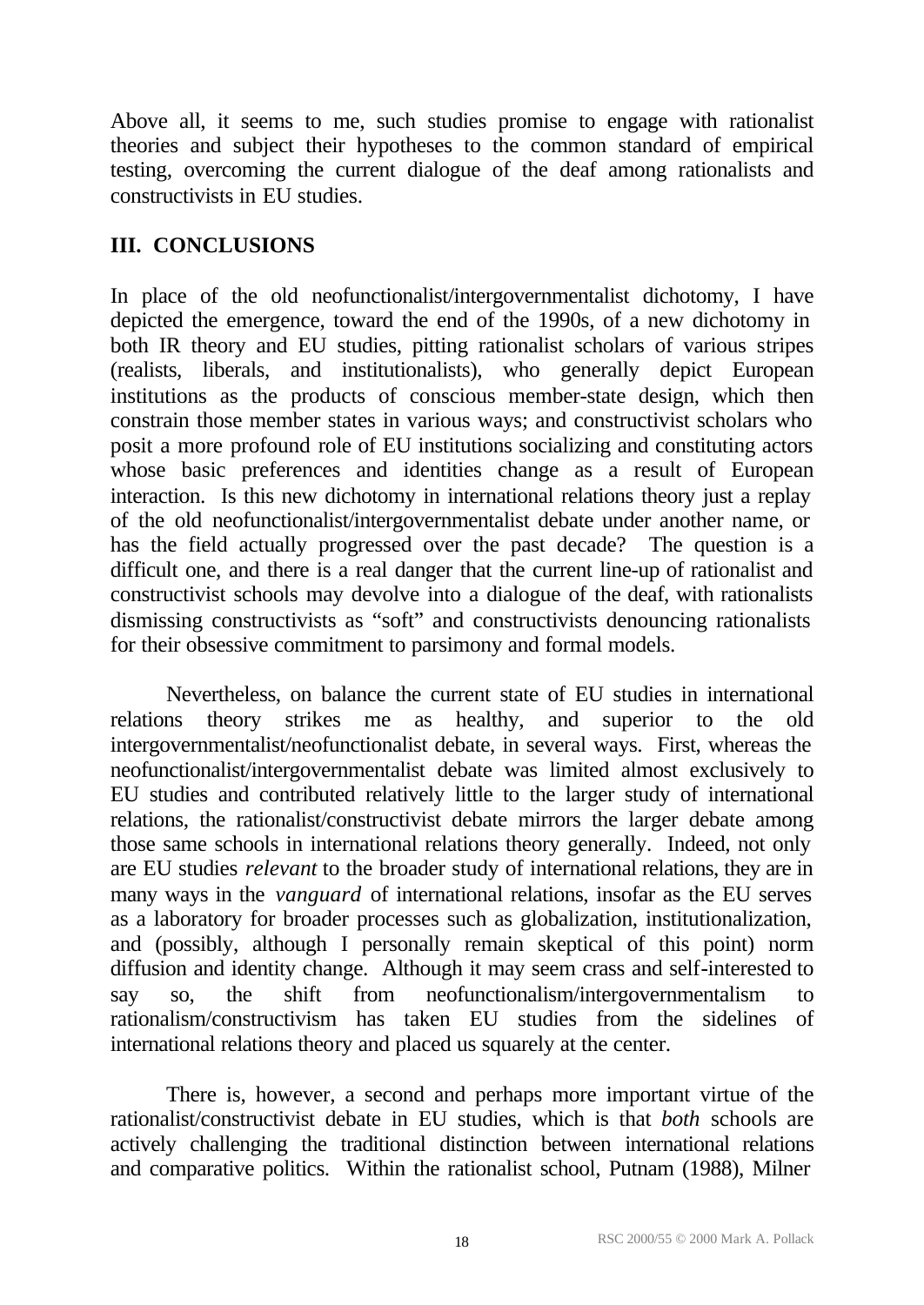(1998), Moravcsik (1998) and others have argued that the assumptions of rational choice allow us to model the interaction of domestic and international politics, including the effects of globalization on actor preferences and political outcomes at the domestic level, the aggregation of actor preferences within the domestic institutions of individual states, and the two-level games played by chiefs of government. The new institutionalism in rational choice analysis, moreover, has allowed IR scholars to import theoretical concepts such as incomplete contracting, principal-agent relations, and agenda-setting to the field of international relations, thereby enriching IR theory and reducing its traditional parochialism and exceptionalism. Constructivist scholars, it seems to me, have not progressed as far as rationalists in the systematic integration of domestic and international politics and theories, but the work of scholars like Hooghe has begun to test domestically derived hypotheses about socialization at the international level, while the work of IR scholars like Checkel and Legro (1997) has begun to articulate and test specific hypotheses about the interactions of international and domestic norms.

Third and finally, it seems to me that both rationalist and constructivist analyses have advanced considerably over the past decade, in both theoretical and empirical terms. At the start of the 1990s, the rational choice literature on the European Union was in its infancy, concerned primarily with the elaboration of formal models in the absence of empirical testing, while the constructivist literature consisted of equally tentative assertions of collective identity and collective preference formation in the absence of brittle, falsifiable hypotheses. By the end of the decade, both approaches had produced more detailed models, testable hypotheses, and at least a few examples of "best practice" in the empirical study of EU politics.

Mark A. Pollack European University Institute E-mail: mark.pollack@iue.it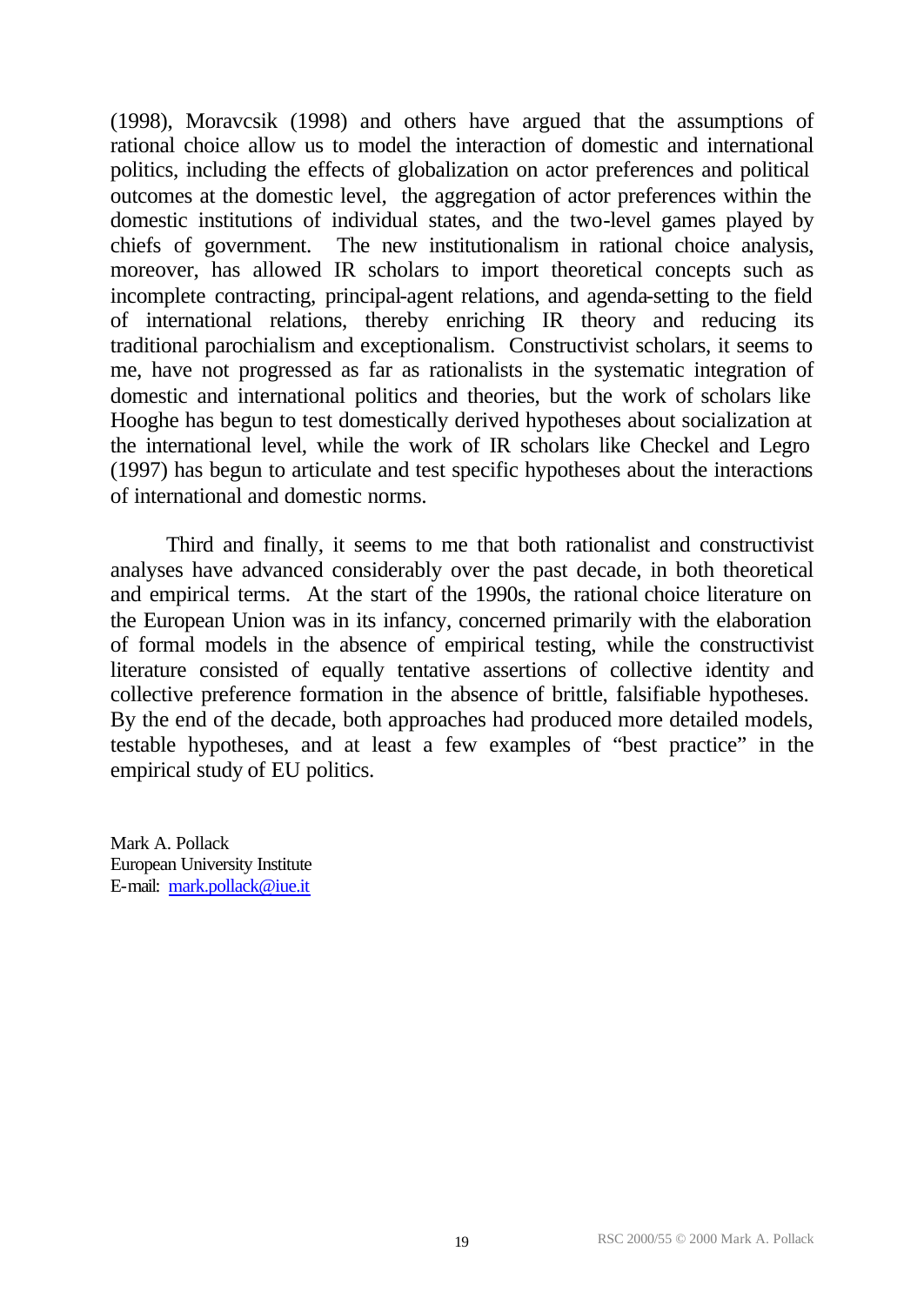#### **REFERENCES**

Aspinwall, Mark D., and Gerald Schneider, 1999. "Same Menu, Separate Tables: The Institutionalist Turn in Political Science and the Study of European Integration," unpublished paper.

Beyers, Jan, no date. "How Supranational is Supranationalism? National and European Socialisation of Negotiators in the Council of Ministers,"unpublished paper.

Burley, Anne-Marie, and Walter Mattli, 1993. "Europe Before the Court: A Political Theory of Legal Integration, *International Organization* Vol. 47, pp. 41-76.

Checkel, Jeffrey, 1998. "The Constructivist Turn in International Relations Theory" (A Review Essay), *World Politics*, Vol.50: 324-48.

Checkel, Jeffrey, 1999. "Norms, Institutions, and National Identity in Contemporary Europe," *International Studies Quarterly*, Vol. 43: 83-114.

Checkel, Jeffrey, 2000. "Bridging the Rational-Choice/Constructivist Gap? Theorizing Social Interaction in European Institutions," memo prepared for a workshop on "Institutionalism and the Study of the European Union," University of Washington, March.

Christiansen, Thomas, Knud Erik Jørgensen, and Antje Wiener, 1999. "The Social Construction of Europe," *Journal of European Public Policy*, Vol. 6: 528-44.

Crombez, Christoph, 1997. "The Co-Decision Procedure in the European Union," *Legislative Studies Quarterly*, Vol. 22: 97-119.

Dogan, Rhys, 1997. "Comitology: Little Procedures with Big Implications," *West European Politics*, Vol. 20: 31-60.

Dowding, Keith, 2000. "Institutionalist Research on the European Union: A Critical Review," *European Union Politics*, Vol. 1: 125-44.

Franchino, Fabio, 2000a. "Control of the Commission's Executive Functions: Uncertainty, Conflict and Decision Rules," *European Union Politics*, Vol. 1: 63- 92.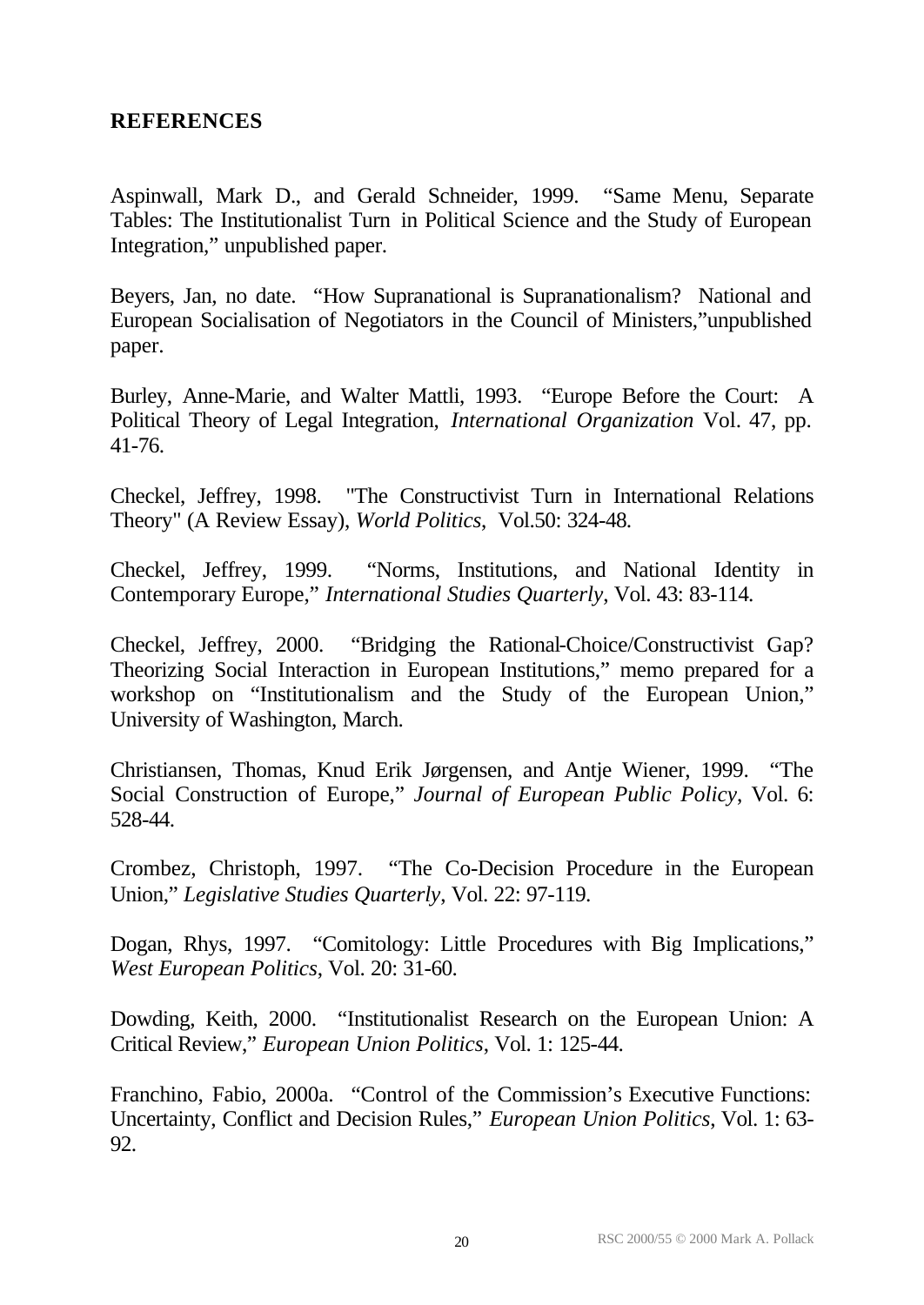Franchino, Fabio, 2000b. "Commission's Executive Discretion, Information, and Comitology," *Journal of Theoretical Politics*, Vol. 12, No. 2.

Garrett, Geoffrey, 1992. "International Cooperation and Institutional Choice: The European Community's Internal Market," *International Organization*, Vol. 46, pp. 533-60.

Garrett, Geoffrey, 1995. "The Politics of Legal Integration in the European Union," *International Organization*, Vol 49, pp. 171-181.

Garrett, Geoffrey, R. Daniel Keleman and Heiner Schulz, 1998. "The European Court of Justice, National Governments, and Legal Integration in the European Union," *International Organization*, Vol. 52: 149-76.

Garrett, Geoffrey, and Barry Weingast, 1993. "Ideas, Interests, and Institutions: Constructing the European Community's Internal Market," in Judith Goldstein and Robert O. Keohane, eds., *Ideas and Foreign Policy* (Ithaca: Cornell University Press), pp. 173-206..

Garrett, Geoffrey, and George Tsebelis, 1996. "An Institutional Critique of Intergovernmentalism," *International Organization*, Vol. 50, pp. 269-99.

Grieco, Joseph M., 1995. "The Maastricht Treaty, Economic and Monetary Union and the Neo-Realist Research Programme," *Review of International Studies* 21: 21-40.

Grieco, Joseph M., 1996. "State Interests and Institutional Rule Trajectories: A Neorealist Reinterpretation of the Maastricht Treaty and European Economic and Monetary Union," in Benjamin Frankel, ed., *Realism: Restatements and Renewal* (London: Frank Cass): 262-305.

Haas, Ernst B., 1958. *The Uniting of Europe* (Stanford: Stanford University Press).

Haas, Ernst B., 1976. "Turbulent Fields and the Theory of Regional Integration," *International Organization*, Vol. 30 (Spring), pp. 173-212.

Hix, Simon, 1998a. "The Study of the European Union II: The `New Governance' Agenda and its Rival," *Journal of European Public Policy*, Vol. 5: 38-65.

Hix, Simon, 1998b. "Elections, Parties, and Institutional Design: A Comparative Perspective on European Union Democracy," *West European Politics*, Vol. 21: 19-52.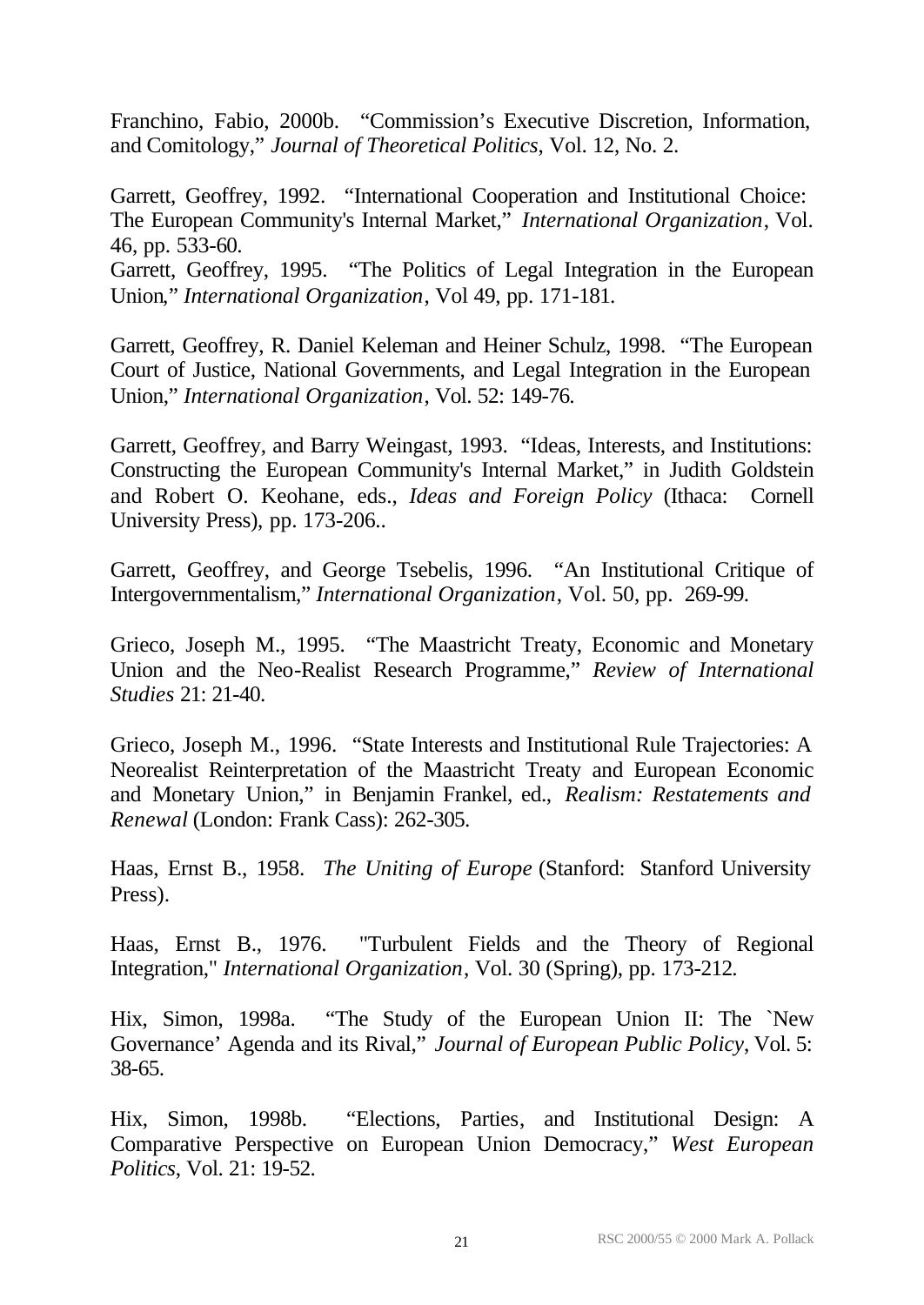Hix, Simon, 1998c. "Dimensions and Alignments in European Union Politics: Cognitive Constraints and Partisan Responses," *European Journal of Political Research*, Vol. 35: 69-106.

Hix, Simon, 2000. "Constitutional Agenda-Setting Through Discretion in Rule Interpretation: Why the European Parliament Won at Amsterdam," paper presented at the 2000 Annual Meetings of the American Political Science Association.

Hix, Simon, and Christopher Lord, 1997. *Political Parties in the European Union* (New York: St. Martin's).

Hoffmann, Stanley, 1966. "Obstinate or Obsolete? The Fate of the Nation-State and the Case of Western Europe," *Daedalus*, Vol. 95, No. 3 (Summer), pp. 862- 915.

Hoffmann, Stanley, 1995. *The European Sisyphus : Essays on Europe, 1964-1994* (Boulder: Westview Press).

Hooghe, Liesbet, 1999a. "Supranational Activists or Intergovernmental Agents? Explaining the Orientations of Senior Commission Officials Toward European Integration," *Comparative Political Studies*, Vol. 32: 435-63.

Hooghe, Liesbet, 1999b. "Images of Europe: Orientations to European Integration among Senior Officials of the Commission," *British Journal of Political Science*, Vol. 29: 345-67.

Hooghe, Liesbet, 1999c. "Beyond Supranational Self-Interest: Commission Officials and European Integration," paper prepared for the ECSA Sixth Biennial International Conference, Pittsburgh, 2-7 June.

Hooghe, Liesbet, and Gary Marks. 1995. "`Europe with the Regions': Channels of Regional Representation in the European Union," *Publius*, Vol. 26, pp. 73-91.

Hooghe, Liesbet, and Gary Marks, 1999. "The Birth of a Polity: The Struggle Over European Integration," in Herbert Kitschelt, Peter Lange, Gary Marks and John Stephens, eds., *Continuity and Change in Contemporary Capitalism* (Cambridge: Cambridge University Press), pp. 70-97.

Imig, Doug, and Sidney Tarrow, eds., 2000. *Contentious Europeans: Protest and Politics in an Emerging Polity* (Boulder: Rowman & Littlefield, forthcoming).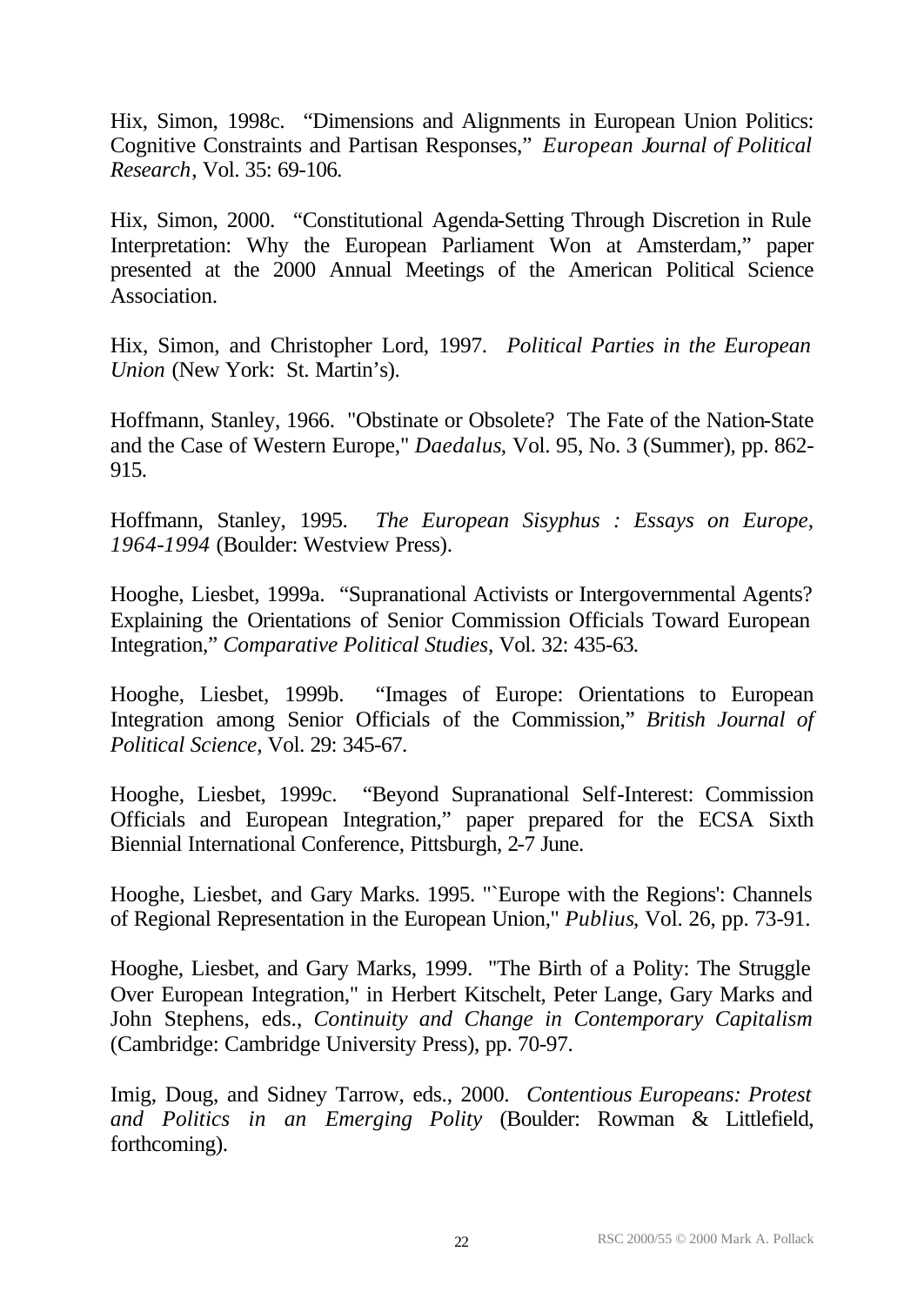Jachtenfuchs, Markus, 2000. "The Governance Approach to European Integration," paper presented at the XVIIIth World Congress of Political Science (IPSA), Quebec, 1-5 August.

Joerges, Christian, and Juergen Neyer, 1997. "From Intergovernmental Bargaining to Deliberative Political Process: The Constitutionalization of Comitology," *European Law Journal*, Vol. 3: 273-99.

Jorgensen, Knud Erik, 1997. "Introduction: Approaching European Governance," in Knud Erik Jorgensen, ed., *Reflective Approaches to European Governance* (New York: St. Martin's Press, pp. 1-12.

Jupille, Joseph, and James A. Caporaso, 1999. "Institutionalism and the European Union: Beyond International Relations and Comparative Politics," *Annual Review of Political Science*, Vol 2: 429-44.

Katzenstein, Peter J., Robert O. Keohane, and Stephen D. Krasner, 1998. "*International Organization* and the Study of World Politics," *International Organization*, Vol. 52: 645-85.

Keck, Margaret, and Kathryn Sikkink, 1998. *Activists Beyond Borders: Advocacy Networks in International Relations* (Ithaca: Cornell University Press).

Kilroy, Bernadette, 1995. "Member State Control or Judicial Independence: The Integrative Role of the Court of Justice," paper delivered at the 1995 Annual Meeting of the American Political Science Association, Chicago, August 31-September 3.

Kreppel, Amie, 1999. "The European Parliament's Influence over EU Policy Outcomes," *Journal of Common Market Studies*, Vol. 37: 521-38

Kreppel, Amie, and George Tsebelis, 1999. "Coalition Formation in the European Parliament," *Comparative Political Studies*, Vol. 32: 933-66.

Legro, Jeffrey, 1997. "Which Norms Matter? Revisiting the 'Failure' of Internationalism," *International Organization*, Vol. 51, No. 1, pp. 31-63.

Legro, Jeffrey W., and Andrew Moravcsik, 1999. "Is Anybody Still a Realist?" *International Security* 24: 5-55.

Leibfried, S., and P. Pierson, eds. 1995. *Fragmented Social Policy: The*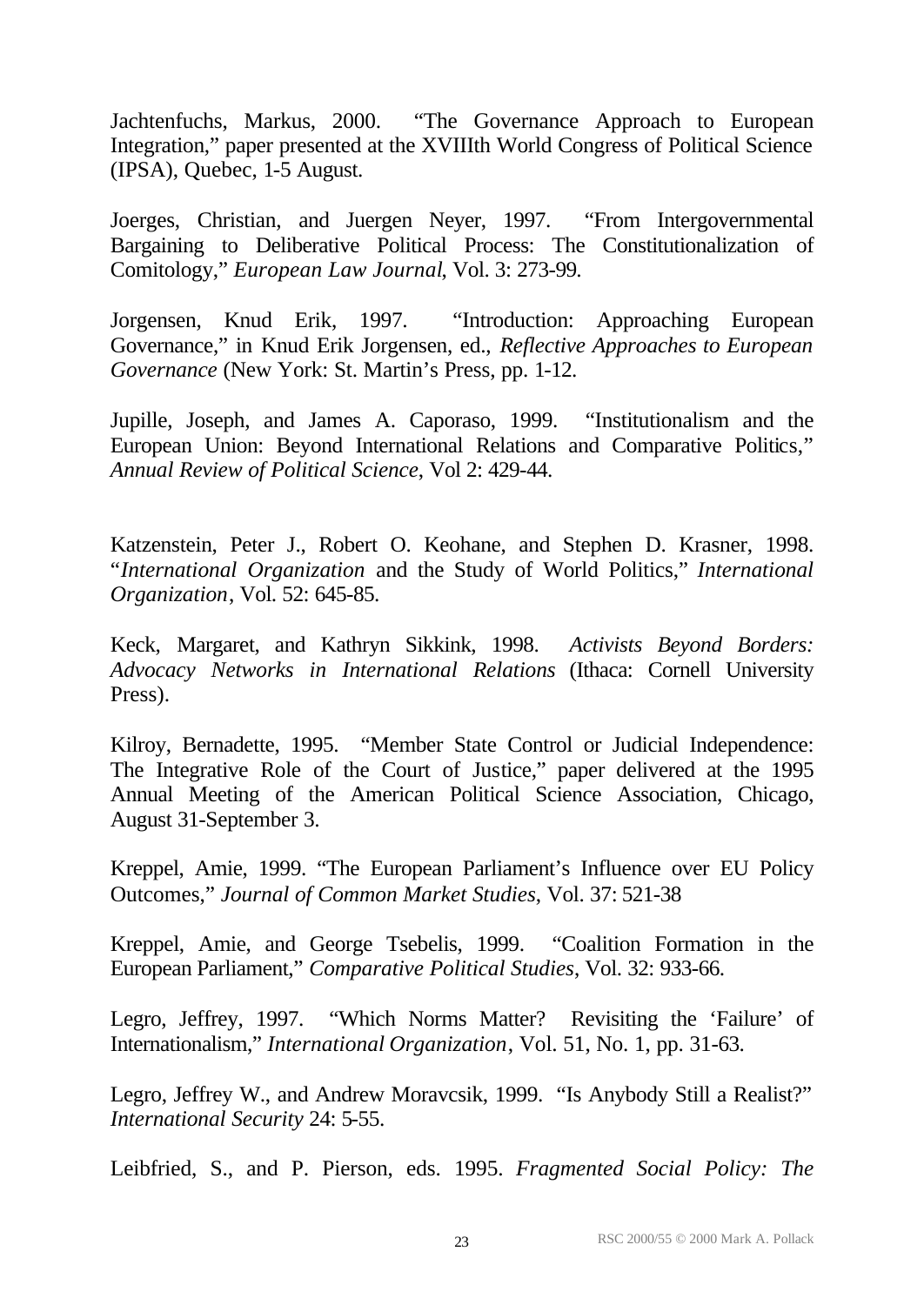*European Union's Social Dimension in Comparative Perspective* (Washington: Brookings Institution).

Lewis, J. 1997. "Constructing Interests: EU Membership, COREPER and the Constitutive Processes of National Preference Formation," paper prepared for presentation at the Fifth Biennial International Conference of the European Community Studies Association, 29 May-1 June, Seattle, Washington.

Lindberg, Leon N., 1963. *The Political Dynamics of European Economic Integration* (London: Oxford University Press).

Lindberg, Leon N., and Stuart A. Scheingold, 1970. *Europe's Would-Be Polity* (Englewood Cliffs, NJ: Prentice-Hall).

Marks, G., L. Hooghe, and K. Blank. 1996. "European Integration from the 1980s: State-Centric v. Multi-Level Governance," *Journal of Common Market Studies*, Vol. 34, pp. 341-378.

Marks, G., and D. McAdam. 1996. "Social Movements and the Changing Structure of Political Opportunity in the European Union," in Marks et al., eds., *Governance in the European Union*, pp. 95-120.

Marks, G., F. Nielsen, L. Ray, and J. Salk. 1996. "Competencies, Cracks and Conflicts: Regional Mobilization in the European Union," in Marks et al., eds., *Governance in the European Union*, pp. 40-63.

Matlary, Janne Haaland, 1997. "Epilogue: New Bottles for New Wine," in Knud Erik Jorgensen, ed., *Reflective Approaches to European Governance* (New York: St. Martin's Press, pp. 201-13.

Mattli, Walter, and Anne-Marie Slaughter, 1995. "Law and Politics in the European Union: A Reply to Garrett," *International Organization*, Vol. 49: 183- 90.

Mattli, Walter, and Anne-Marie Slaughter, 1998. "Revisiting the European Court of Justice," *International Organization*, Vol. 52: 177-209.

Mearsheimer, John J., 1990. "Back to the Future: Instability in Europe After the Cold War," International Security, Vol. 15, No. 4: 5-56.

Milner, Helen V., 1998. "Rationalizing Politics: The Emerging Synthesis of International, American, and Comparative Politics," *International Organization*, Vol. 52: 759-786.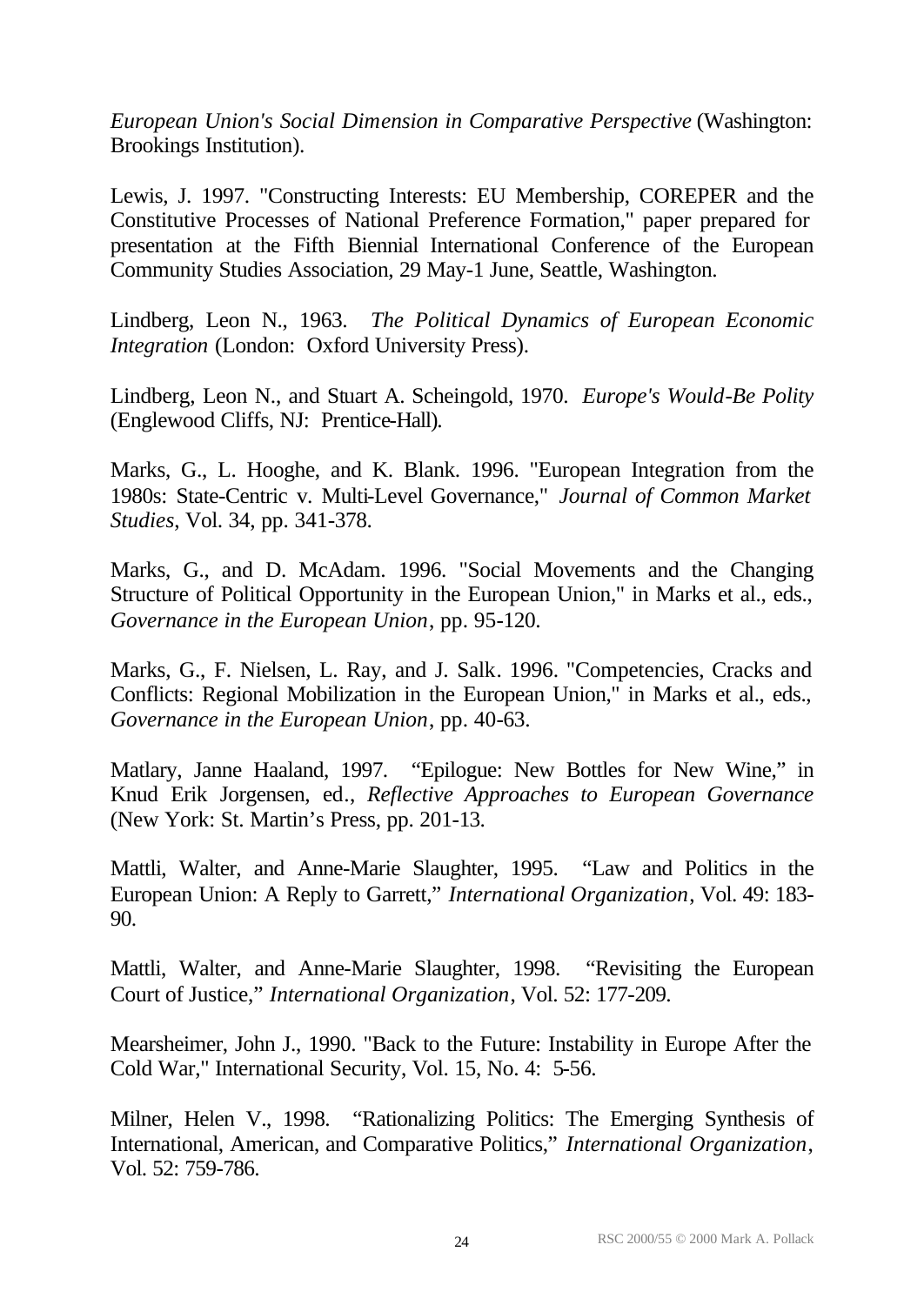Moravscik, Andrew, 1991. Negotiating the Single European Act." in Robert O. Keohane and Stanley Hoffmann, eds., *The New European Community* (Boulder: Westview Press), pp. 41-84.

Moravcsik, Andrew, 1993. "Preferences and Power in the European Community: A Liberal Intergovernmentalist Approach," *Journal of Common Market Studies*, Vol. 31, pp. 473-524.

Moravcsik, Andrew, 1994. "Why the European Community Strengthens the State: Domestic Politics and International Cooperation," paper presented to the Conference of Europeanists, Chicago, 31 March-2 April.

Moravcsik, Andrew, 1995. "Liberal Intergovernmentalism and Integration: A Rejoinder," *Journal of Common Market Studies*, Vol. 33, pp. 611-628.

Moravcsik, Andrew, 1998. *The Choice for Europe: Social Purpose and State Power from Messina to Maastricht* (Ithaca: Cornell University Press).

Moravcsik, Andrew, 1999a. "A New Statecraft? Supranational Entrepreneurs and International Cooperation," *International Organization*, Vol. 53: 27-306.

Moravcsik, Andrew 1999b. "Is Something Rotten in the State of Denmark? Constructivism and European Integration," *Journal of European Public Policy*, Vol. 6: 669-81.

Moser, Peter, 1996a. "The European Parliament as an Agenda-Setter: What are the Conditions? A Critique of Tsebelis," *American Political Science Review*, Vol. 90: 834-8.

Moser, Peter, 1996b. "A Theory of Conditional Influence of the European Parliament in the Cooperation Procedure," *Public Choice*, Vol. 91: 333-50.

Moser, Peter, 1997. "The Benefits of the Conciliation Procedure for the European Parliament: Comment to George Tsebelis," *Aussenwirtschaft*, Vol. 52: 57-62.

Mosser, Michael W., 2000. "Engineering Influence: The Subtle Power of Smaller States in International Relations," paper prepared for presentation at the UNC Graduate Conference, Chapel Hill, 20-21 May.

Nugent, Neill, ed., 1997. *At the heart of the Union : studies of the European Commission* (Houndmills : Macmillan Press).

Pentland, Charles, 1973. *International Theory and European Integration* (New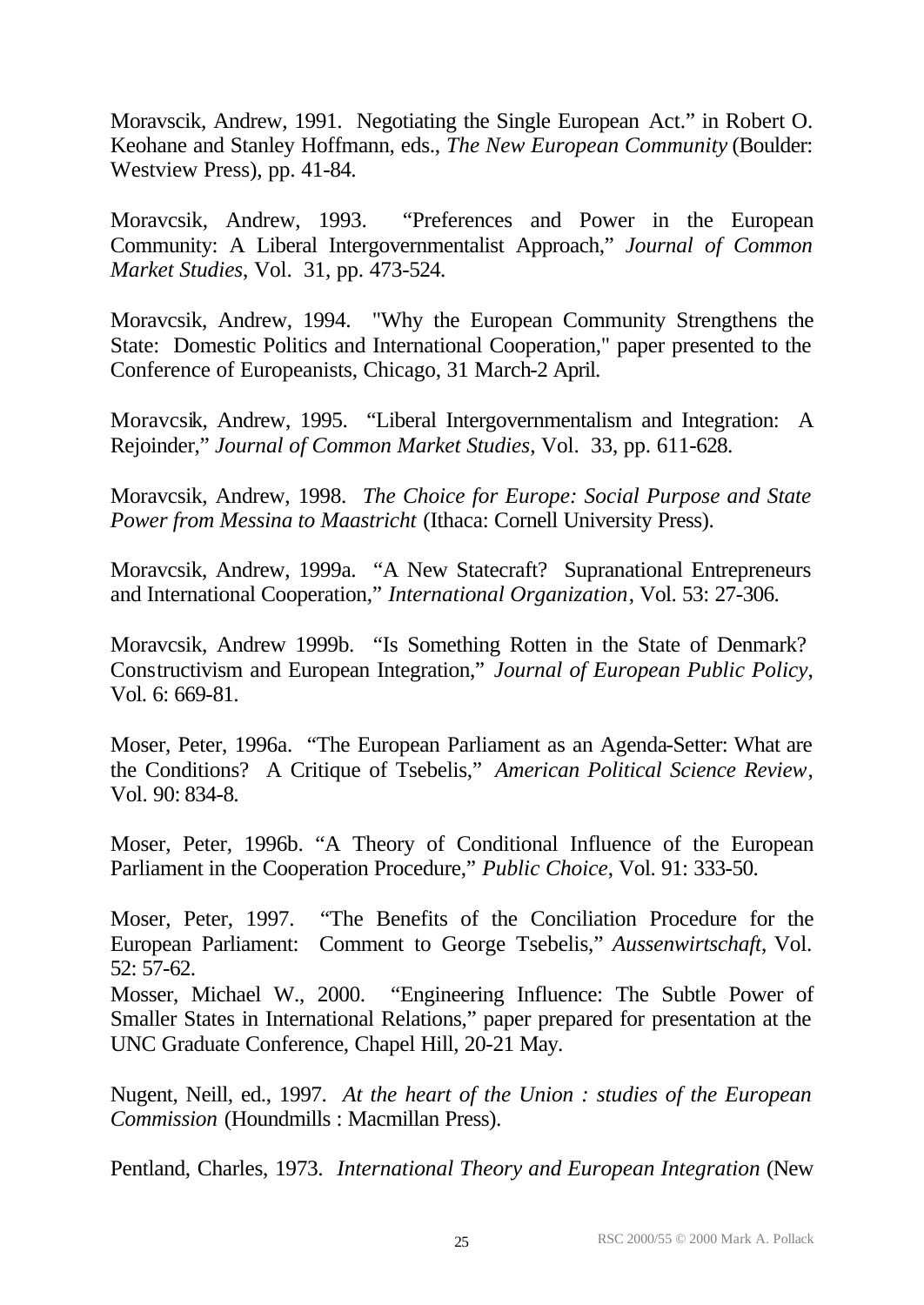York: Free Press).

Peterson, J. 1995a. "Decision-Making in the European Union: Towards a Framework for Analysis," *Journal of European Public Policy*, Vol. 2, pp. 69-93.

Peterson, J. 1995b. "EU Research Policy: The Politics of Expertise," in C. Rhodes and S. Mazey, eds., *The State of the European Union, Vol. III*, pp. 391-412.

Peterson, J. 1995c. "Policy Networks and European Union Policy Making: A Reply to Kassim," *West European Politics*, Vol. 18, pp. 389-407.

Pierson, Paul, 1996. "The Path to European Integration: A Historical Institutionalist Analysis," *Comparative Political Studies*, Vol. 29, pp. 123-163.

Pollack, Mark A. 1996. "The New Institutionalism and EU Governance: The Promise and Limits, of Institutionalist Analysis," *Governance*, Vol. 9, pp. 429-458.

Pollack, Mark A. 1997. "Delegation, Agency and Agenda Setting in the European Community," *International Organization*, Vol. 51, pp. 99-135.

Pollack, Mark A., 1998. "The Engines of Integration? Supranational Autonomy and Influence in the European Union," in Wayne Sandholtz and Alec Stone Sweet, eds., *European Integration and Supranational Governance* (New York: Oxford University Press), pp. 217-49.

Putnam, Robert D., 1988. "Diplomacy and Domestic Politics: The Logic of Two-Level Games," *International Organization*, Vol. 42: 427-60.

Raunio, Tapio, 1997. *The European Perspective : Transnational Party Groups in the1989-1994 European Parliament* (Dartmouth Publishing Company).

Risse, Thomas, 1996. "Exploring the Nature of the Beast: International Relations Theory and Comparative Policy Analysis Meet the European Union," *Journal of Common Market Studies*, Vol. 34: 53-80.

Risse, Thomas, 2000. "`Let's Argue!': Communicative Action in World Politics," *International Organization*, Vol. 54: 1-39.

Risse, Thomas, and Wiener, Antje, 1999. "`Something Rotten' and the Social Construction of Social Constructivism; A Comment on Comments," *Journal of European Public Policy*, Vol. 6: 775-82.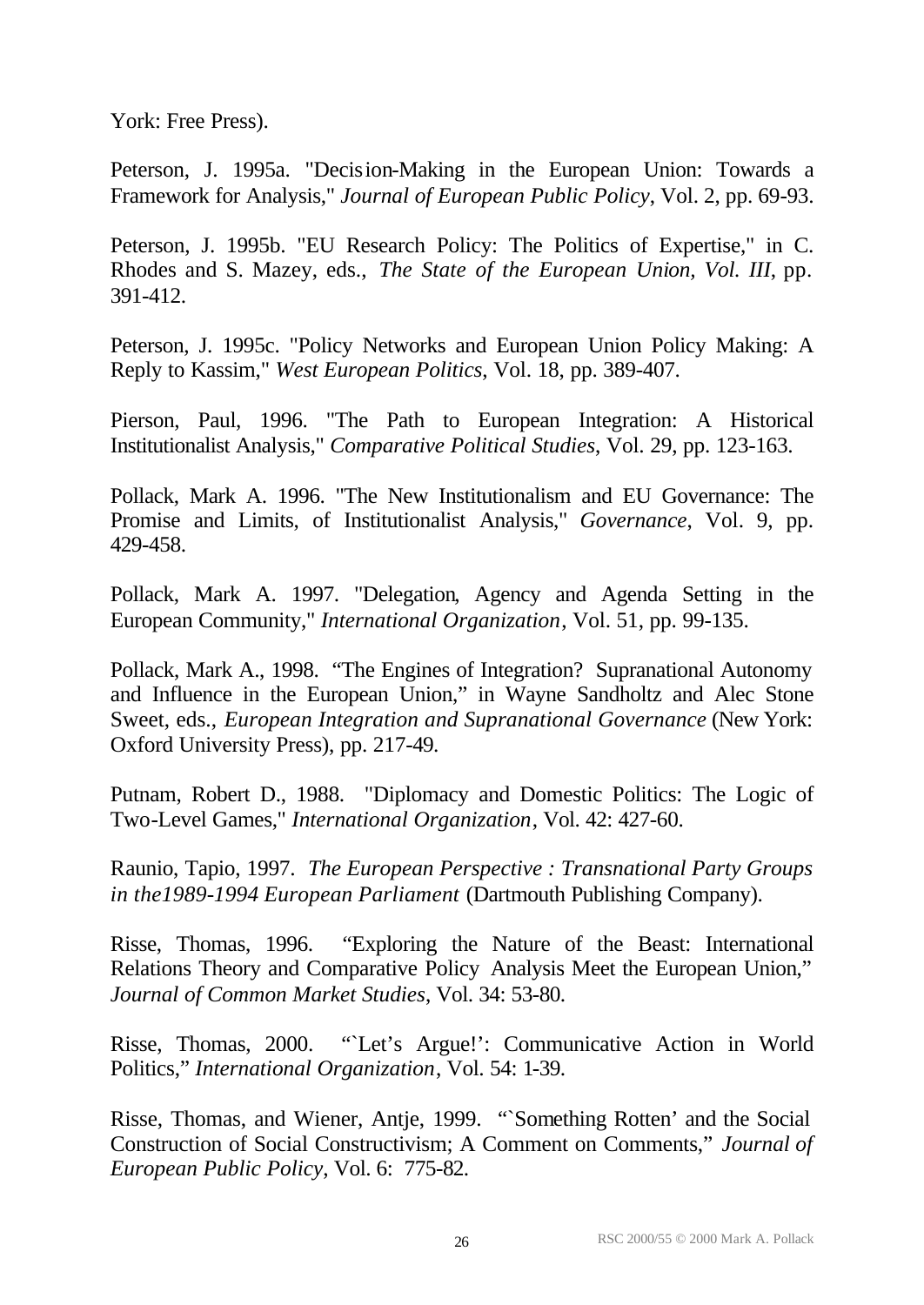Sandholtz, Wayne, 1993. "Choosing Union: Monetary Politics and Maastricht," *International Organization*, Vol. 47: 1-40.

Sandholtz, Wayne, 1996a. "Membership Matters: Limits of the Functional Approach to European Institutions," *Journal of Common Market Studies*, Vol. 34, pp. 403-429.

Sbragia, Alberta, 1994. "From `Nation-State' to `Member-State': The Evolution of the European Community," in P.M. Lützeler, ed., *Europe After Maastricht: American and European Perspectives* (Providence: Berghahn Books), pp. 70-87.

Scharpf, Fritz W., 1988. "The Joint-Decision Trap: Lessons from German Federalism and European Integration," *Public Administration*, Vol. 66, pp. 239- 78.

Schmidt, Susanne K., 1997. "Sterile Debates and Dubious Generalisations: European Integration Theory Tested by Telecommunications and Electricity," *Journal of Public Policy*, Vol. 16: 233-71.

Schweller, Randall, and David Preiss, 1997. "A Tale of Two Realisms: Expanding the Institutions Debate," *Mershon International Studies Review* 41: 1-32.

Scully, Roger M., 1997a. "Policy Influence and Participation in the European Parliament," *Legislative Studies Quarterly*, Vol. 22: 233-52.

Scully, Roger M., 1997b. "The EP and the Co-Decision Procedure: A Reassessment," *Journal of Legislative Studies*, Vol. 3: 57-73.

Scully, Roger M., 1997c. "The EP and Co-Decision: A Rejoinder to Tsebelis and Garrett," *Journal of Legislative Studies*, Vol. 3: 93-103.

Scully, Roger M., 1997d. "Positively My Last Words on Co-Decision," *Journal of Legislative Studies*, Vol. 3: 144-6.

Smith, M.E. 1996. "The `Europeanization' of European Political Cooperation: Trust, Transgovernmental Relations, and the Power of Informal Norms," Center for German and European Studies, University of California, Berkeley, Working Paper.

Steunenberg, Bernard, 1996. "Agency Discretion, Regulatory Policymaking, and Different Institutional Arrangements," *Public Choice* Vol. 86: 309-39.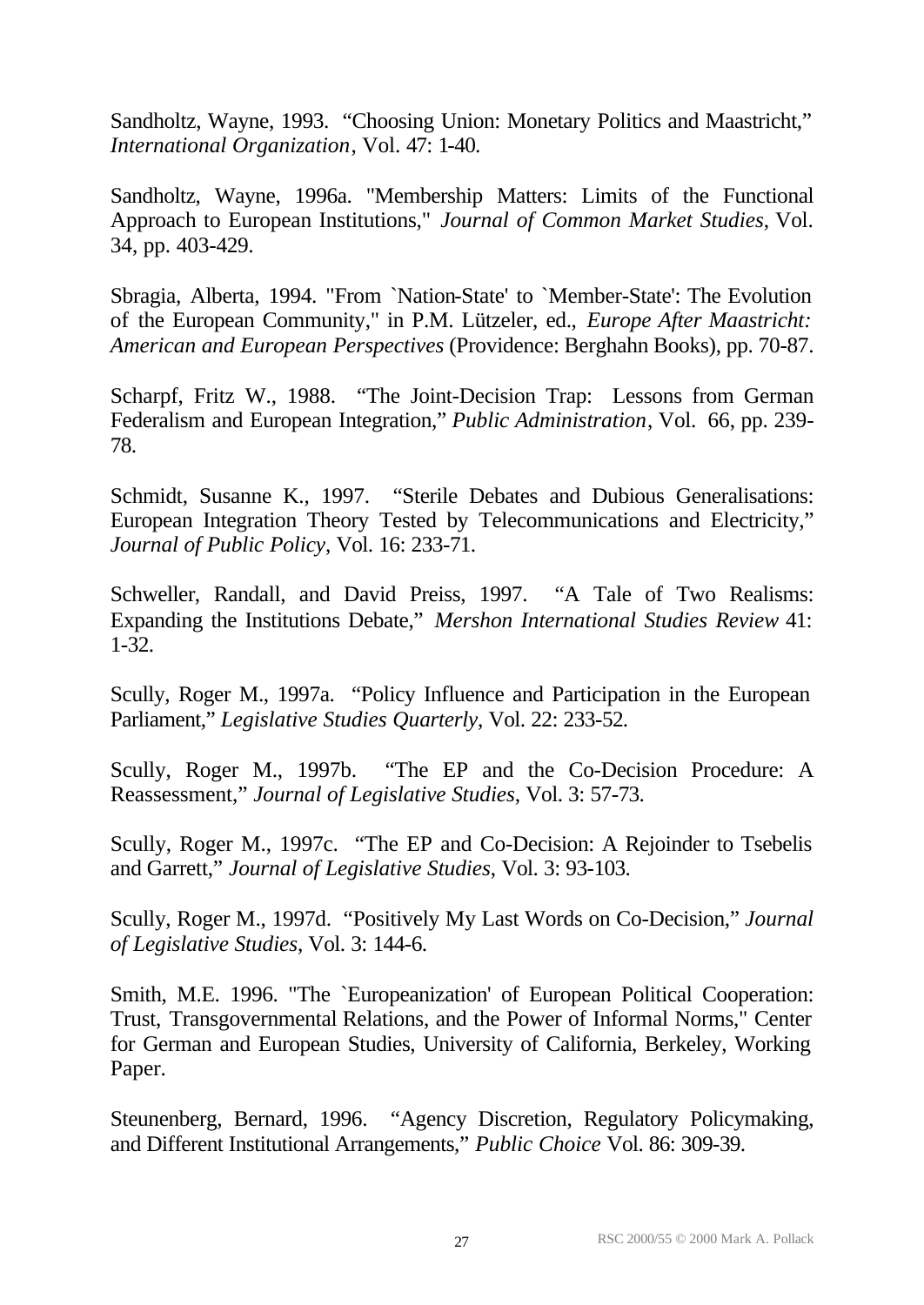Steunenberg, Bernard, Christian Koboldt, and Dieter Schmidtchen, 1996. "Policymaking, Comitology, and the Balance of Power in the European Union," *International Review of Law and Economics*, Vol. 16: 329-44.

Steunenberg, Bernard, Christian Koboldt, and Dieter Schmidtchen, 1997. "Beyond Comitology: A Comparative Analysis of Implementation Procedures with Parliamentary Involvement," *Aussenwirtschaft*, Vol. 52: 87-112.

Stone Sweet, Alec, and James A. Caporaso, 1998. "From Free Trade to Supranational Polity: The European Court and Integration," in Wayne Sandholtz and Alec Stone Sweet, eds., *European Integration and Supranational Governance* (New York: Oxford University Press).

Stone Sweet, Alec, and T.L. Brunell, 1998a. "The European Courts and National Courts: A Statistical Analysis of Preliminary References 1961-95," *Journal of European Public Policy*, Vol. 5: 66-97.

Stone Sweet, Alec, and T.L. Brunell, 1998b. "Constructing a Supranational Constitution: Dispute Resolution and Governance in the European Community," *American Political Science Review*, Vol. 92: 63-81.

Tarrow, Sidney, 1998. "Building a Composite Polity: Popular Contention in the European Union," Institute for European Studies Working Paper 98.3, Cornell University.

Taylor, Paul, 1983. *The Limits of European Integration* (New York, Columbia University Press).

Tsebelis, George, 1994. "The Power of the European Parliament as a Conditional Agenda Setter," *American Political Science Review*, Vol. 88, pp. 129-142.

Tsebelis, George, 1996. "More on the European Parliament as a Conditional Agenda-Setter: Response to Moser," *American Political Science Review*, Vol. 90: 839-44.

Tsebelis, George, 1997. "Maastricht and the Democratic Deficit," *Aussenwirtschaft*, Vol. 52: 29-56.

Tsebelis, George, and Geoffrey Garrett, 1997a. "Agenda Setting, Vetoes, and the European Union's Co-Decision Procedure," *Journal of Legislative Studies*, Vol. 3: 74-92.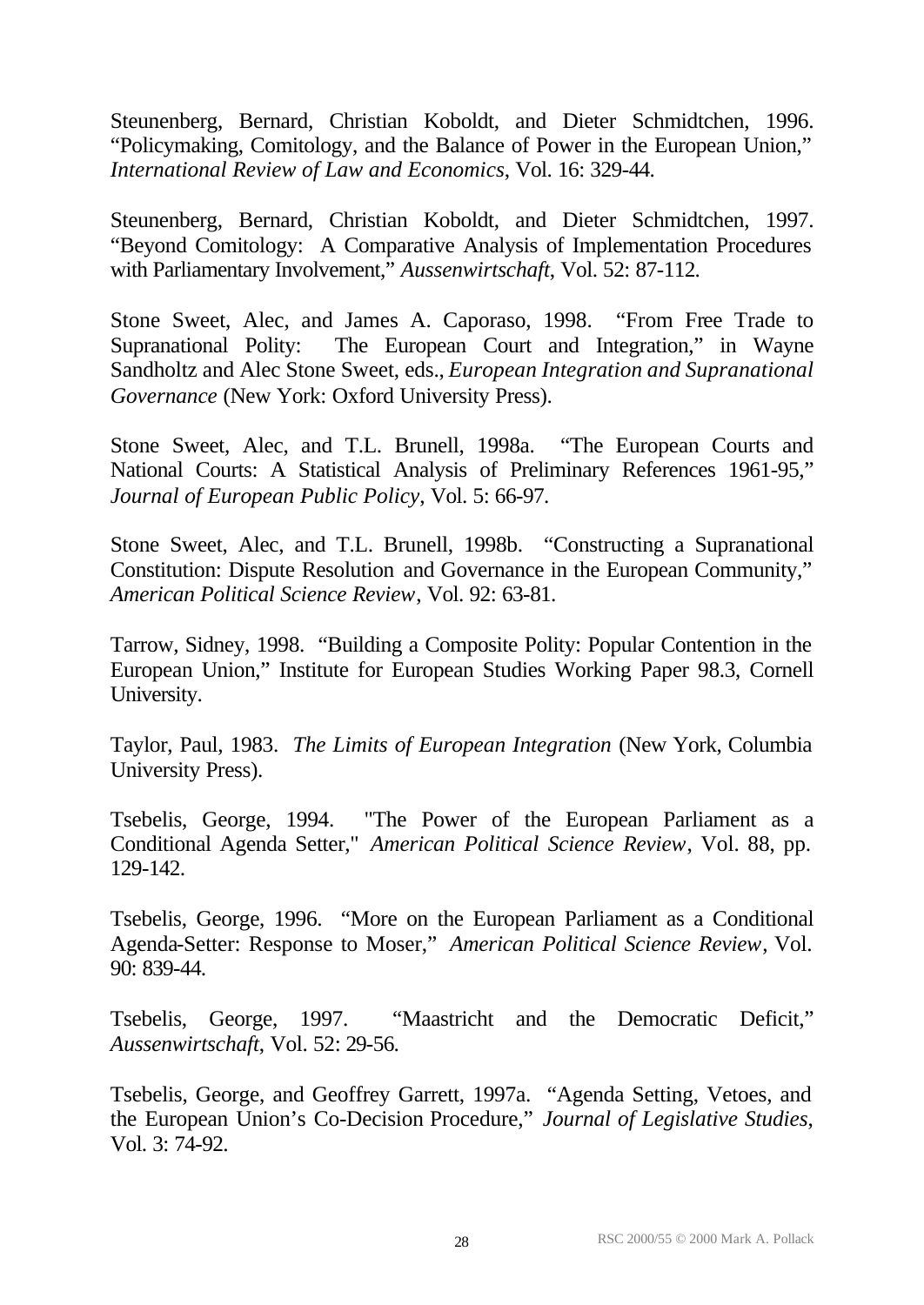Tsebelis, George, and Geoffrey Garrett, 1997b. "More on the Co-Decision Endgame," *Journal of Legislative Studies*, Vol. 3: 139-43.

Tsebelis, George, and Geoffrey Garrett, 2000a. "Legislative Politics in the European Union," *European Union Politics*, Vol. 1, No 1: 9-36.

Tsebelis, George, and Geoffrey Garrett, 2000b. "The Institutional Foundations of Intergovernmentalism and Supranationalism in the European Union," manuscript, forthcoming in *International Organization*.

Tsebelis, George, and Anastassios Kalandrakis, 1999. "European Parliament and Environmental Legislation: The Case of Chemicals," *European Journal of Political Research*, Vol. 36: 119-54.

Tsebelis, George, Christian B. Jensen, Anastassios Kalandrakis, and Amie Kreppel, 1999. "Legislative Procedures in the European Union," paper presented in ECSA meetings.

Waltz, Kenneth N., 1979. *Theory of International Politics* (Reading, MA: Addison-Wesley Publishing Company).

Wapner, Paul, 1996. *Environmental Activism and World Civic Politics* (Albany: State University of New York Press).

Wind, Marlene, 1997. "Rediscovering Institutions: A Reflectivist Critique of Rational Institutionalism," in Knud Erik Jorgensen, ed., *Reflective Approaches to European Governance* (New York: St. Martin's Press, pp. 15-35.

Young, Oran, 1999. "Comment on Andrew Moravcsik, `A New Statecraft? Supranational Entrepreneurs and International Cooperation," *International Organization*, Vol. 53: 805-09.